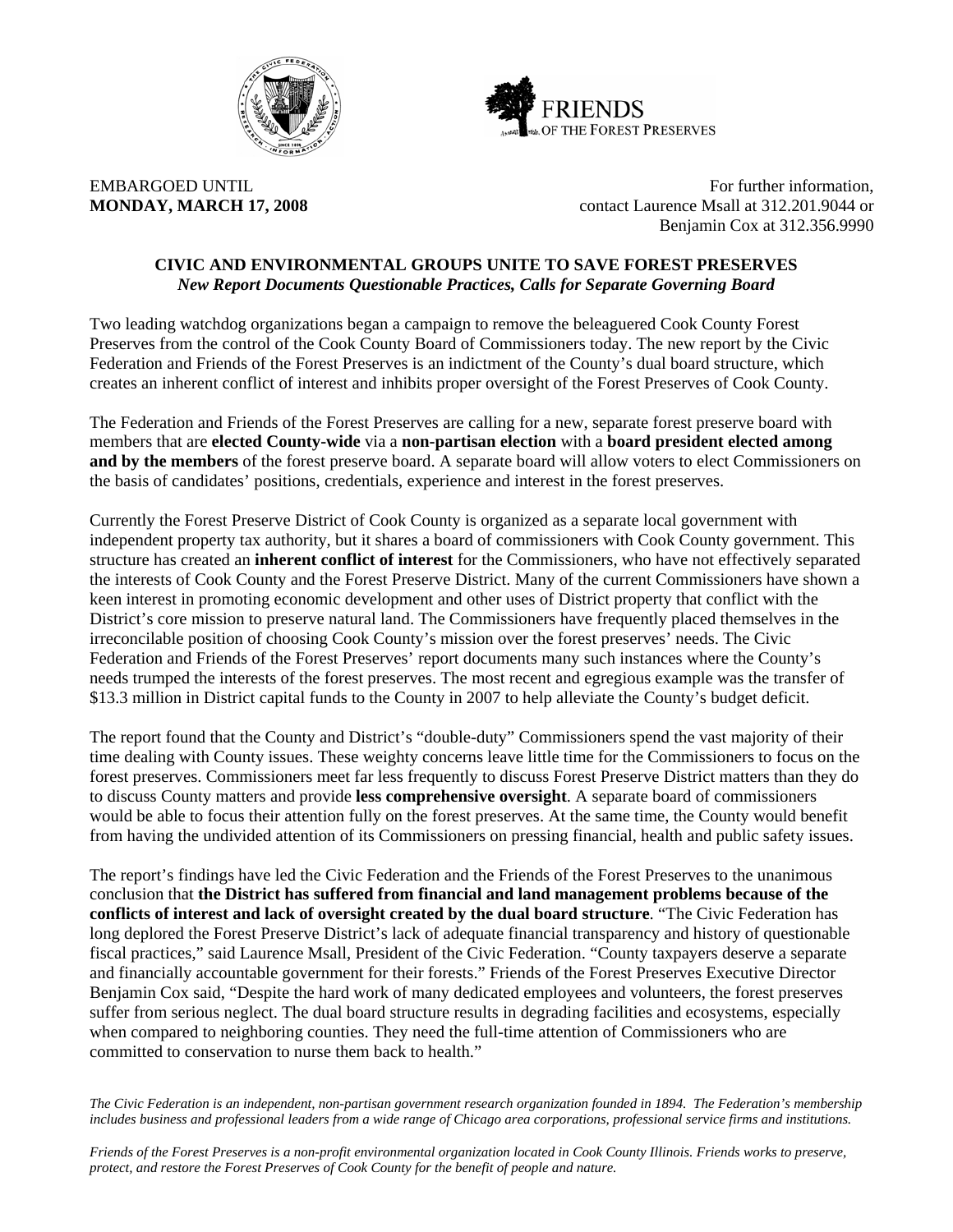



# **FOREST PRESERVE DISTRICT OF COOK COUNTY: A CALL FOR A SEPARATE BOARD OF COMMISSIONERS**

**Prepared By:** 

**The Civic Federation and Friends of the Forest Preserves** 

**March 17, 2008**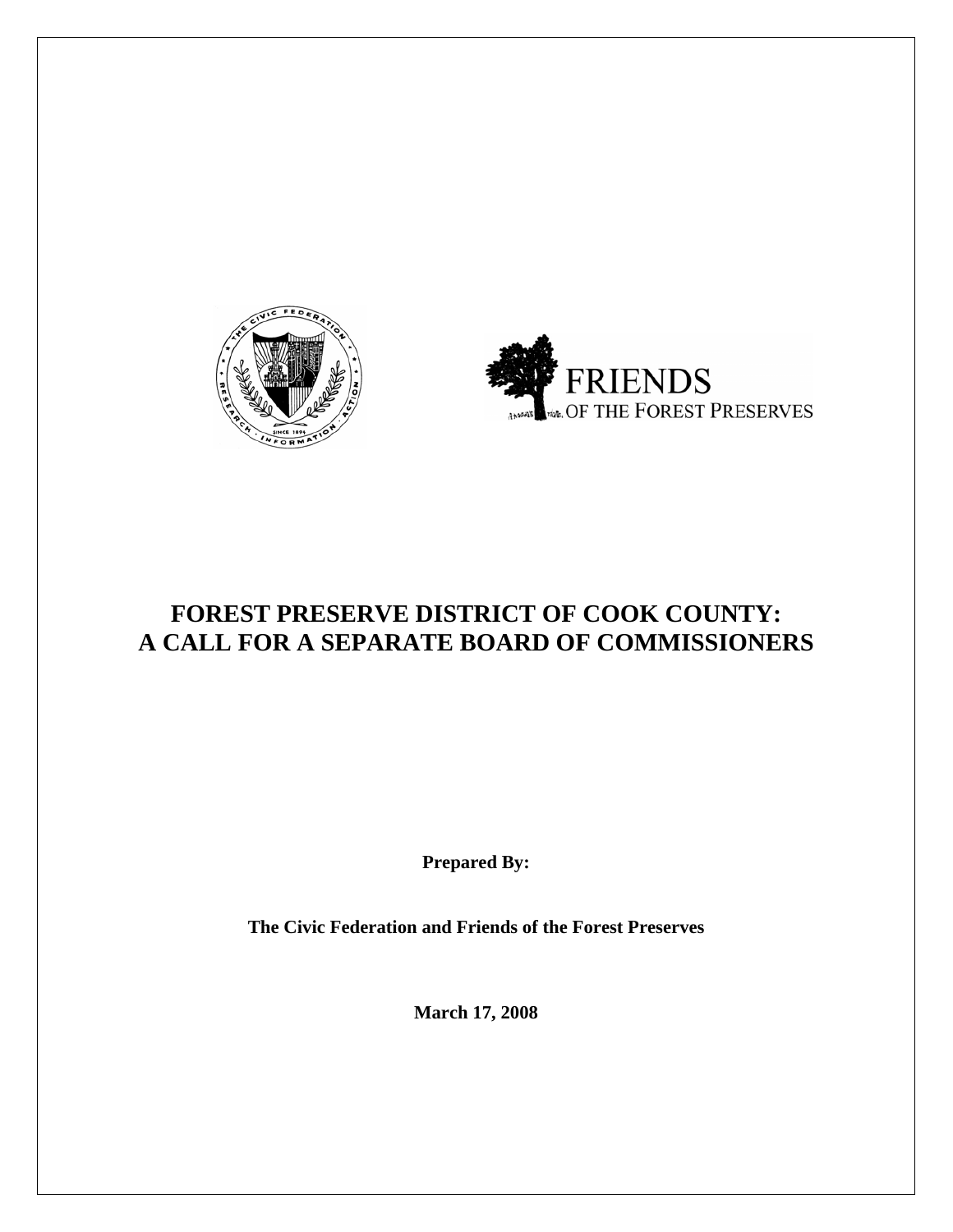#### **EXECUTIVE SUMMARY**

The Civic Federation and Friends of the Forest Preserves **support** the creation of a separate elected Board of Commissioners to govern the Forest Preserve District of Cook County. Due to an organizational structure that creates an inherent conflict of interest and inhibits proper oversight, the District suffers from numerous problems that may be improved by installing a separate governing body.

## *THE CURRENT BOARD STRUCTURE IS FAILING THE FOREST PRESERVE DISTRICT BECAUSE IT CREATES AN INHERENT CONFLICT OF INTEREST*

There is an inherent conflict of interest that arises by having the same Board of Commissioners represent the interests of Cook County and the Forest Preserve District simultaneously. Certain actions taken by the Commissioners illustrate the fact that they are placed in irreconcilable positions, including:

- **Consideration of the Mittal Steel Land Swap Proposal in 2005;**
- **Sale of District land to the Village of Rosemont in 1999;**
- **Transfer of funds from the District to the County in 2007; and**
- **Granting the Village of Morton Grove a permanent easement over District lands in 2000.**

## *THE CURRENT BOARD STRUCTURE IS FAILING THE FOREST PRESERVE DISTRICT BECAUSE IT INHIBITS PROPER OVERSIGHT*

Commissioners are appropriately required to spend great amounts of time dealing with issues pertinent to their Cook County oversight duties. These time-consuming issues leave the Commissioners little time to focus on the needs of the District. This reality is illustrated by the disproportionate allocation of meeting time between County issues and District issues. It is further illustrated by the decision to not create a separate Human Resources Department for the District. With the creation of a separate board to oversee the District, the Commissioners would have more time to spend on County issues. At the same time, the District would benefit from having Commissioners who are able to devote more time to the management of the forest preserves.

#### *THE DISTRICT SUFFERS FROM NUMEROUS PROBLEMS BECAUSE OF THE CONFLICT OF INTEREST AND A LACK OF PROPER OVERSIGHT*

Due to current structural deficiencies which create an inherent conflict of interest and inhibit proper oversight, the District has experienced numerous problems, including:

- **Failure to address the District's financial difficulties;**
- **Inadequate adherence to transparent financial procedures;**
- **Failure to develop a Capital Improvement Plan until after approving a \$100m bond issue;**
- **Questionable land management practices;**
- **Slow rate of land acquisition; and**
- **Allowance of private use of public lands**.

#### *OUR RECOMMENDATIONS*

The Civic Federation and Friends of the Forest Preserves recommend that a **separate** elected Board of Commissioners be created for the Forest Preserve District of Cook County. This action does not create a new government entity and its creation should not result in any additional costs for the District. The new board should be elected **county-wide** via a **non-partisan** election and have a **board president selected among and by the members** of the board. A separate board will allow voters to elect Commissioners on the basis of candidates' positions, credentials, experience and interest in forest preserve governance.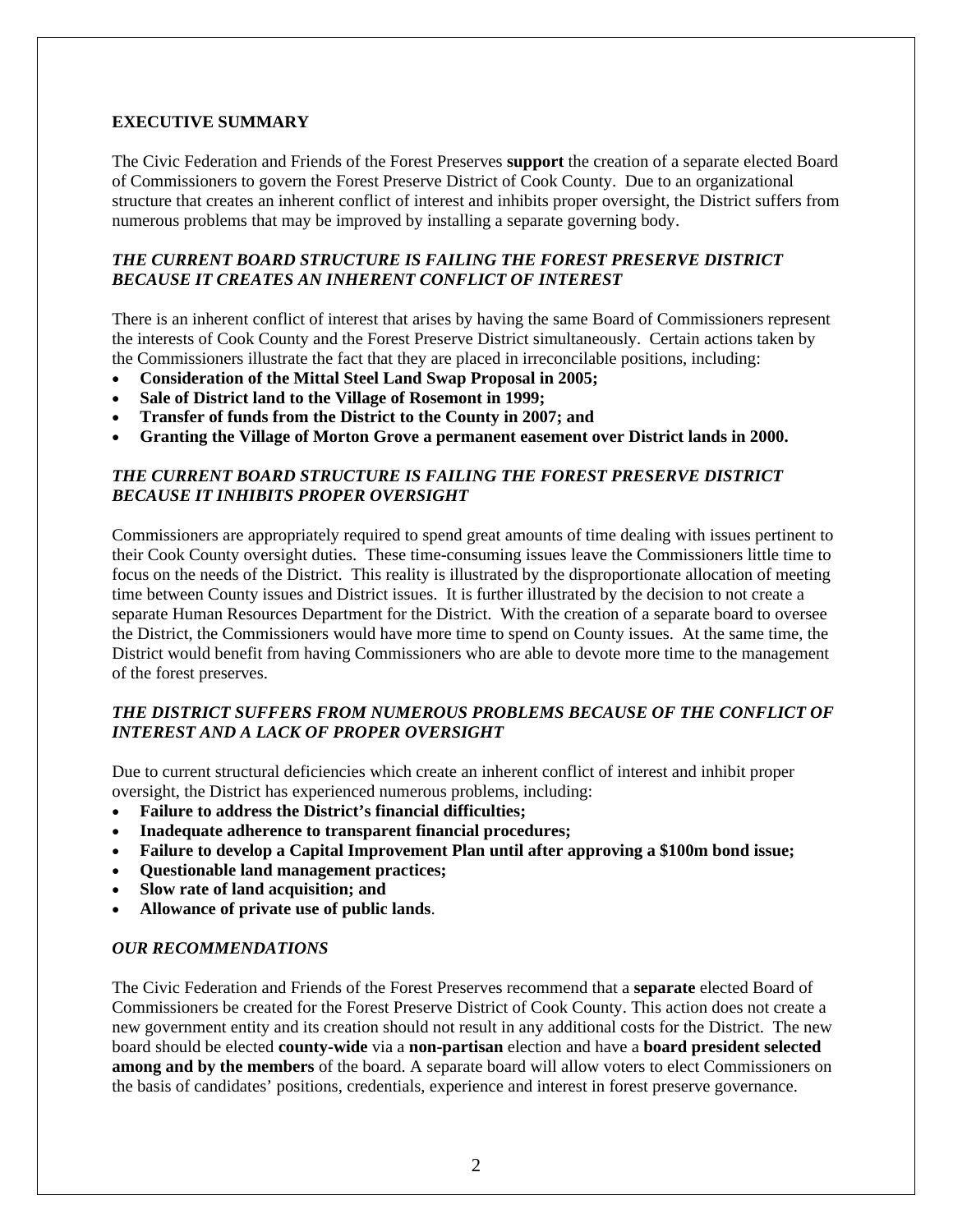## **INTRODUCTION**

The Civic Federation and Friends of the Forest Preserves **support** the creation of a separate elected Board of Commissioners to govern the Forest Preserve District of Cook County. Due to an organizational structure that creates an inherent conflict of interest and inhibits proper oversight, the District suffers from numerous problems that may be improved by installing a separate governing body.

## **BACKGROUND INFORMATION ON THE FOREST PRESERVE DISTRICT OF COOK COUNTY**

The Forest Preserve District of Cook County was incorporated by state statute on June 27, 1913.<sup>1</sup> The statute stipulated that the District would be governed by the Cook County Board of Commissioners and the President of the Cook County Board, and that these members would serve without additional compensation.<sup>2</sup> Within the first six years of its existence, the District purchased 21,500 acres of land and created a formal Land Development Plan.<sup>3</sup> In 1962, the District issued its first formal Land Policy, a booklet which included purchasing and retention guidelines.<sup>4</sup> Nearly 58 years after the creation of the first land policy, the Commissioners approved the District's first Land Acquisition Plan.<sup>5</sup> This plan identified more than  $40,000$  acres of land within Cook County that were suitable for acquisition by the District.<sup>6</sup> In 2004, Commissioners authorized an updated Land Policy and added an accompanying ordinance.<sup>7</sup>

The District's mission is to "acquire and hold lands…for the purpose of protecting and preserving the flora, fauna and scenic beauties…[and] for the purpose of …education, pleasure and recreation."<sup>8</sup> In addition to preserving lands, the District also operates golf courses, driving ranges, boat rental facilities, equestrian stables, nature centers and public swimming pools.<sup>9</sup> Today, the District owns  $68,523$  acres of land<sup>10</sup> and attracts more than 40 million visitors each year.<sup>11</sup> The District's holdings also include the Brookfield Zoo and the Chicago Botanic Garden.<sup>12</sup> The Brookfield Zoo and the Chicago Botanic Garden are component units of the District, meaning the District owns both institutions and levies, collects, and remits property taxes to support them. The Zoo is operated by the nonprofit Chicago Zoological Society, and the Botanic Garden is operated by the nonprofit Chicago Horticultural Society. Financial information for these two institutions is presented separately in the District's audited financial

<sup>&</sup>lt;sup>1</sup> *Cook County Forest Preserve Act.* 70 ILCS 810/3.<br><sup>2</sup> *Cook County Forest Preserve Act.* 70 ILCS 810/5.

Friends of the Forest Preserves & Friends of the Parks, *The Forest Preserve District of Cook County: Study and Recommendations – Phase I*, 5 (2002). 4

Forest Preserve District of Cook County "Land Policy" (1962).

<sup>&</sup>lt;sup>5</sup> Forest Preserve District of Cook County. *Land Acquisition Plan*. (As amended July 27, 2000).

 $^6$ Ibid.

 $7 \text{ Code of the Cook County Forest Preserve District, Title II, Chapter 5, Forest Preserve District Land Policy}$ (Approved November 4, 2004).

<sup>&</sup>lt;sup>8</sup> Cook County Forest Preserve Act. 70 ILCS 810/7.

<sup>&</sup>lt;sup>9</sup> Forest Preserve District of Cook County Executive Budget Recommendation FY2008, p. iii.

<sup>&</sup>lt;sup>10</sup> Personal Communication between the Civic Federation and David Kircher, Chief Landscape Architect for the Forest Preserve District of Cook County, on January 10, 2008.

 $11$  Forest Preserve District of Cook County Executive Budget Recommendation FY 2008 p. iii.

 $12$  Ibid.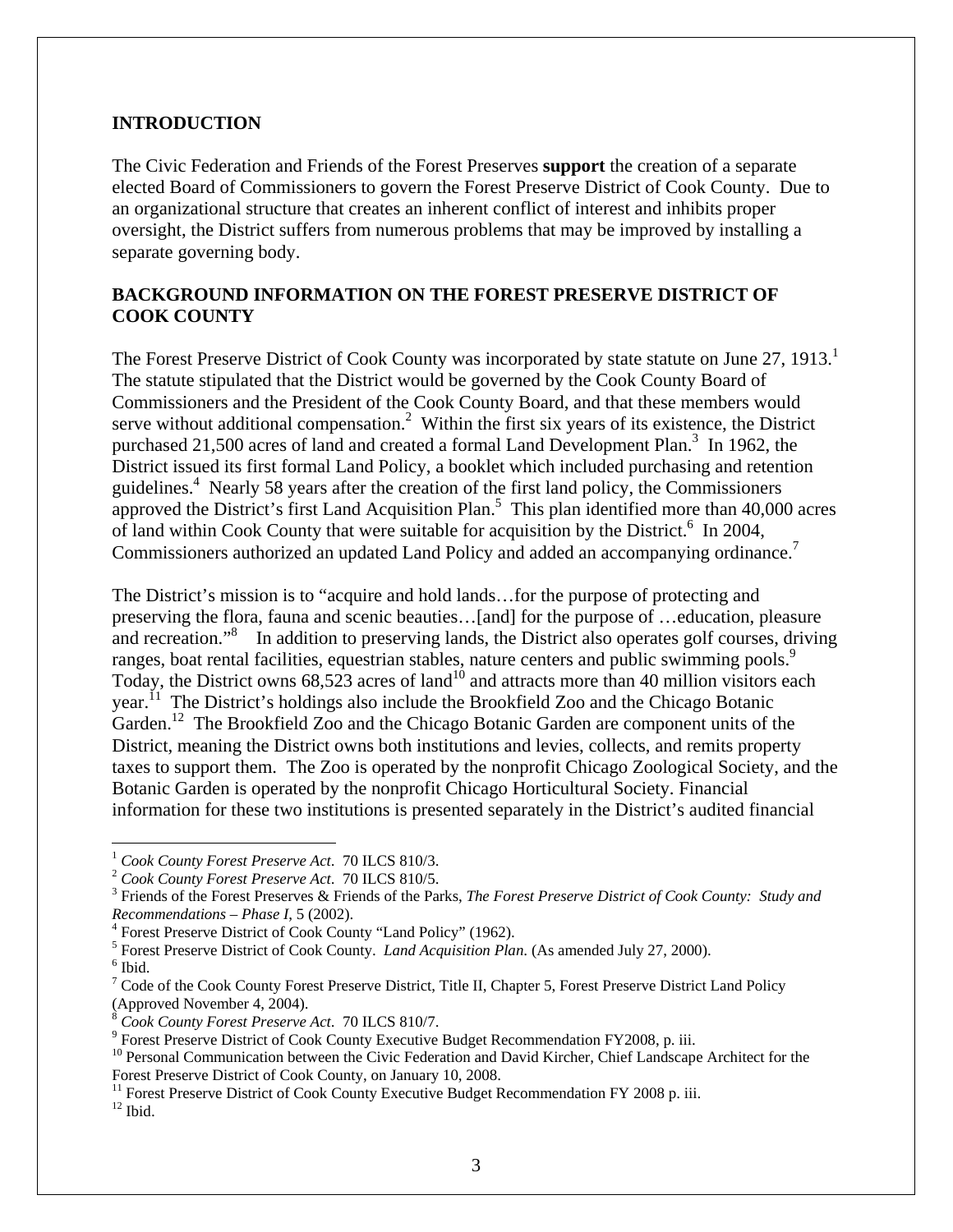statements. The Forest Preserve District Board authorizes all Garden and Zoo revenues in its annual budget, including fee schedules and property taxes.

Although it shares Commissioners and a Board President with the County, the District is managed by a separate staff. A General Superintendent oversees the District's operations, while seven departments handle issues including Finance and Administration, Resource Management, General Maintenance, Permit and Recreation Activities, Planning and Development, Law Enforcement and Legal. $^{13}$ 

# **THE CURRENT BOARD STRUCTURE IS FAILING THE FOREST PRESERVE DISTRICT BECAUSE IT CREATES AN INHERENT CONFLICT OF INTEREST**

There is an inherent conflict of interest that arises by having the same Board of Commissioners represent the interests of Cook County and the Forest Preserve District of Cook County simultaneously. The County's interest in promoting economic development conflicts with the District's mission of preserving natural land, regardless of the economic benefits that could result from its use or sale. The situations described below provide examples of how Commissioners are often placed in an irreconcilable position due to the requirement that they balance both duties.

# • **Consideration of the Mittal Steel Land Swap Proposal**

The first example of the Board's inherent conflict of interest was the question of whether to sell District lands to Mittal Steel. In 2005 Mittal Steel proposed a land swap deal with the District to aid in the expansion of Mittal's steel operation. The deal proposed that the District would give 21 acres of forest preserve land to the steel mill in return for 31 acres of Mittal Steel land. According to Mittal Steel, the swap was necessary to facilitate a plant expansion that would have created up to 100 new jobs. While the District stood to gain an additional 10 acres from the swap, conservation organizations were opposed to the trade because the District would have had to relinquish land that contained wetlands, nesting areas and old-growth trees. Furthermore, the organizations argued that Mittal's 31 acres were neither high-quality lands nor adjacent to any existing forest preserve land.<sup>14</sup>

Although the deal was ultimately defeated, some Commissioners were in favor of selling forest preserve land in order to create additional jobs for County residents. During the debate, Commissioner Deborah Sims described the dilemma she faced as someone sworn to represent two divergent interests: "Sure, I want to see us acquire more acreage for our forest preserves, but I also have a responsibility to be sure the south suburban area does not continue to deteriorate and to bring as much economic growth as I can."<sup>15</sup>

 $\overline{a}$  $13$  Ibid.

<sup>14</sup> Mike Nolan "County to Consider Land Swap: Steel Mill Wants to Expand into Forest Preserve," *Daily Southtown*, May 4, 2005.

<sup>15</sup> Steve Patterson, "Bid for County Land Splits Officials," *Chicago Sun-Times*, April 25, 2005.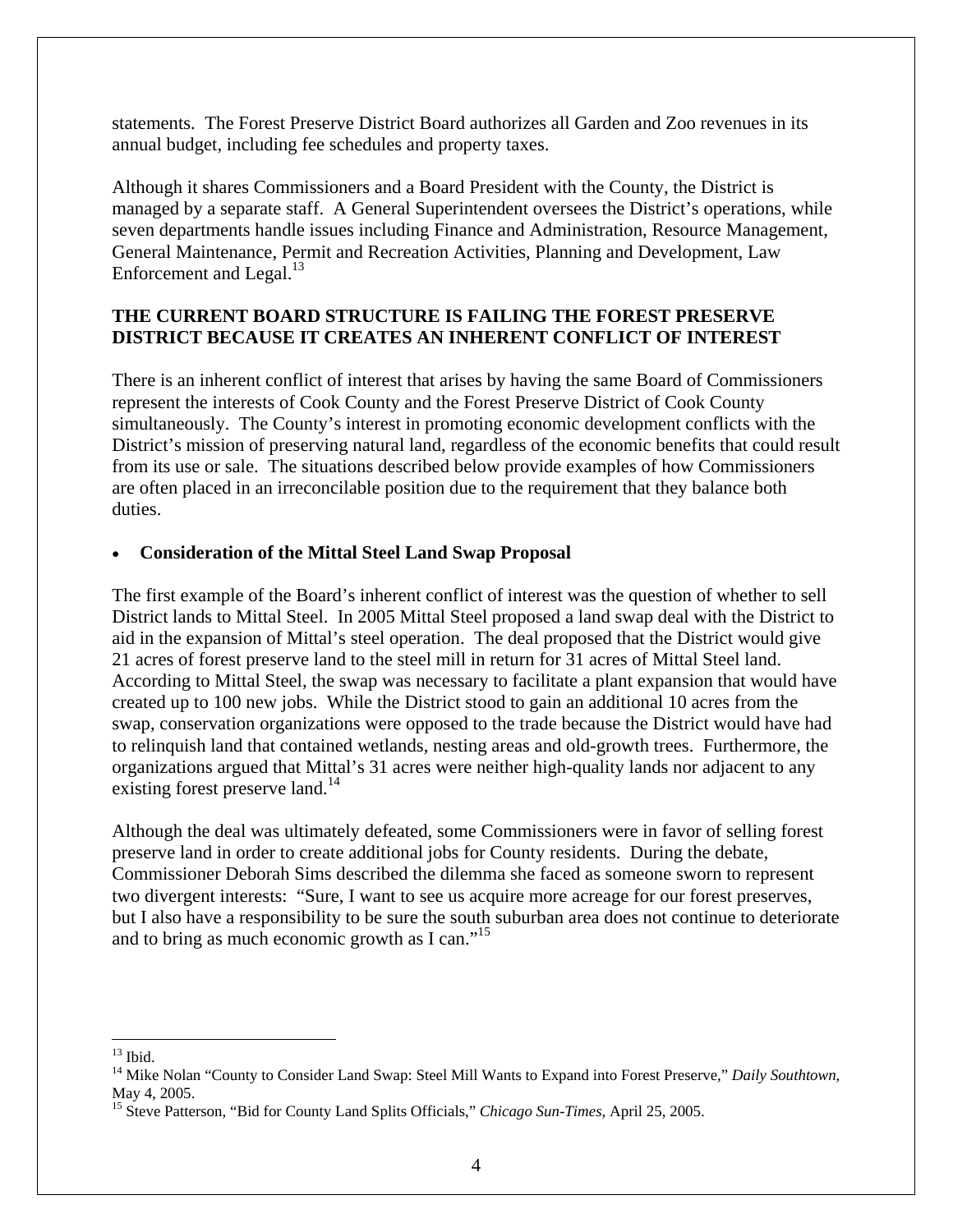As Commissioner Mike Quigley acknowledged, "Our land is extremely valuable – we can probably make a lot of money selling it off."<sup>16</sup> Recognizing the conflict, he went on to say: "But how much are we willing to trade off? The next guy who wants to build a Starbucks in Schaumburg – do we sell to him because he'll be creating jobs in a big mall?"

The Commissioners faced a similar situation 10 years earlier when Acme Steel requested a land swap with the District in order to expand its steel operations and create new jobs. A citizens' advisory panel put together by the District rejected the request, stating that the creation of private sector jobs was not part of the District's mission.<sup>18</sup> The rejection of this request contributed to the eventual closing of the Acme plant. As a result, the Village of Riverdale reportedly lost nearly 1,800 jobs and \$1 million in tax revenue.<sup>19</sup>

Both of the land swap proposals illustrate the dilemma faced by Commissioners who, as both representatives of the County and the District, are forced to "wear two hats." Agreeing to either land swap proposal would have violated the Commissioners' responsibility to the forest preserves.20 According to the District's 1962 Land Policy, Commissioners have been "under constant recurring pressure from well meaning…organizations to use the lands for purposes distinct from the original intent."<sup>21</sup> The Policy goes on to state that these requests "...are not within the legal powers of the Board of Commissioners to provide."<sup>22</sup> While the 2004 version of the District's Land Policy does not specifically speak to land swap proposals, it does state that the District may not transfer land for a purpose that would be inconsistent with the District's mission,<sup>23</sup> which is to "protect...and preserve...the flora, fauna and scenic beauties within such district," as set forth in 70 ILCS 810/7.

While ultimately upholding their responsibility as Forest Preserve Commissioners by rejecting both land swap deals, the Commissioners were forced to compromise their responsibility as Cook County Commissioners since they did not act to prevent the loss of valuable jobs and tax dollars. According to the County's own major goals, the Commissioners are responsible for creating partnerships with "public and private sector organizations" for the purpose of attracting and retaining businesses that will create "sustainable wage jobs in globally competitive industries, bolstering the County's economic base."24 Reasonable minds can make a case for why the Commissioners should have voted either for or against the land swap proposals. However, it is clear that the current structure of the board created this conflict of interest.

<sup>16</sup> Ibid.

 $17$  Ibid.

<sup>18</sup> Stanley Ziemba, "Plant Seeks Swap to Expand," *Chicago Tribune*, June 9, 2005.

 $^{\rm 19}$  Ibid.

 $20$  70 ILCS 810/7 states the purpose of the forest preserve district is to "protect... and preserve... the flora, fauna and scenic beauties within such district."

<sup>&</sup>lt;sup>21</sup> Forest Preserve District of Cook County "Land Policy" 5 (1962).

 $^{22}$  Ibid.

<sup>&</sup>lt;sup>23</sup> Code of the Forest Preserve District of Cook County, Title II, Chapter 5, § 4. Forest Preserve District Land Policy (Approved November 4, 2004).

Cook County Executive Budget Recommendation FY 2008 p. iii.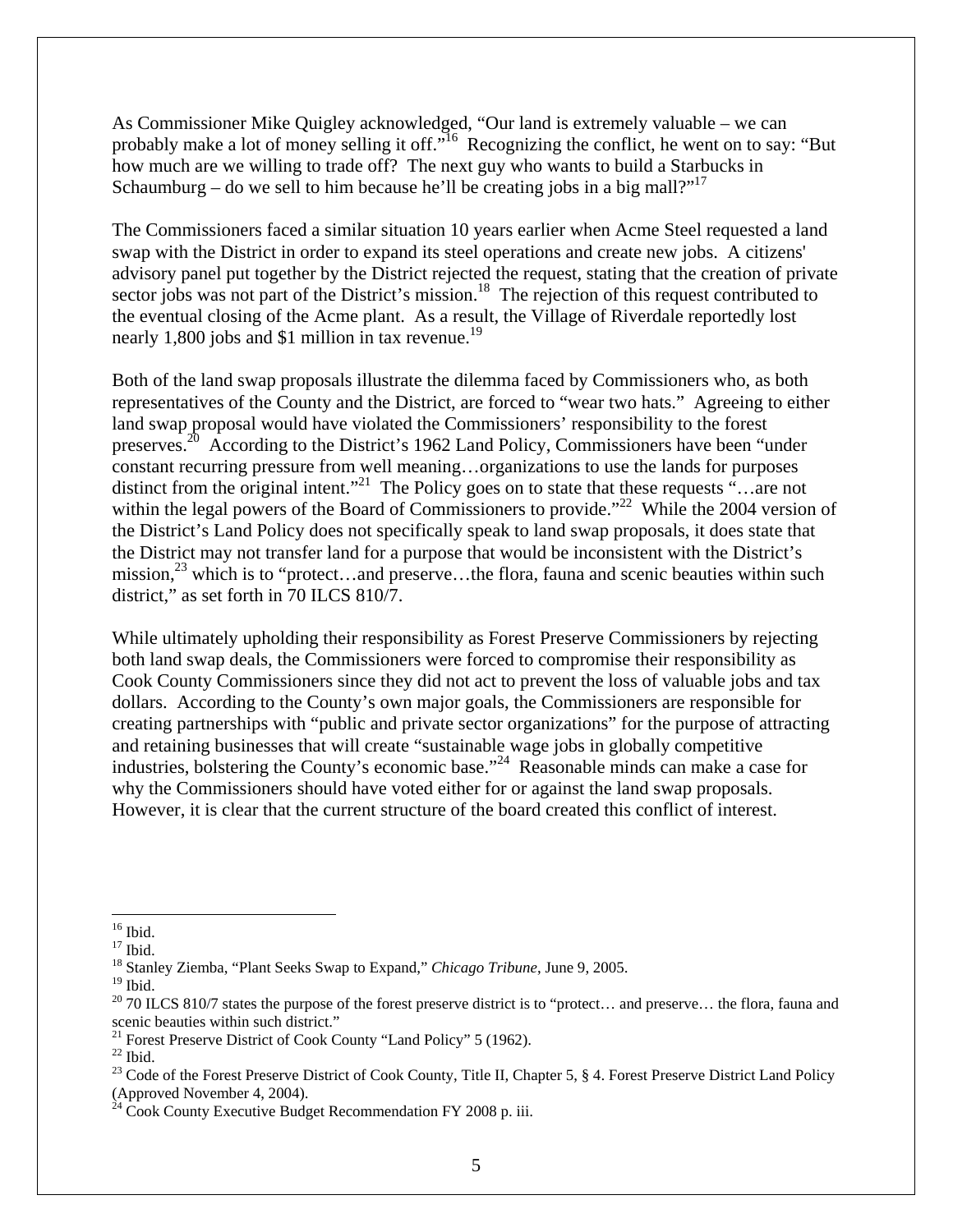#### • **Sale of District land to the Village of Rosemont**

Commissioners faced another difficult possession issue in 1999 when the Village of Rosemont requested that the District sell 2.4 acres of District land in order to facilitate the expansion of the Village's convention center.<sup>25</sup> The Commissioners agreed to the sale,<sup>26</sup> and for \$2.9 million they sold the "non-surplus" District land to Rosemont.<sup>27</sup>

This sale is noteworthy because while the District's Land Policy allows for the sale of surplus land, it forbids the sale of non-surplus land.<sup>28</sup> According to the Code of the Forest Preserve District of Cook County, surplus land is designated as "isolated tracts smaller than one acre, not now connected or impossible to connect with the main system of Forest preserves."<sup>29</sup> In 1985 District officials designated 30 parcels of land as "surplus," meaning they were authorized to be sold. $30$ 

The Rosemont sale marked the first and only time in the history of the District that land specifically set aside for preservation, and thus designated as "non-surplus," was sold.<sup>31</sup> While the sale may have benefited the County, as conventions typically yield substantial amounts of tourist dollars, it explicitly violated the land policy that prohibits Commissioners from transferring the title of non-surplus District lands. $^{32}$ 

## • **Transfer of funds from the District to the County**

In March of 2001, the Commissioners unanimously voted to *permanently* transfer \$8 million of County funds to the District in an effort to help the District alleviate its then \$21 million deficit. The District's Corporate Fund deficit had been concealed by transferring money to it from the restricted Land Acquisition and Construction funds.<sup>33</sup> The language that codified the transfer from the County stipulated that "the funds be permanently transferred to the Forest Preserve District to immediately replenish the Working Cash Fund."<sup>34</sup>

In September of 2002, the Commissioners unanimously approved another *permanent* transfer of funds from the County to the District, this time in the amount of \$5 million. The language that codified this transfer agreement said that due to the County's "prudent financial stewardship" it

<sup>&</sup>lt;sup>25</sup> Tim Novak, "Don't Sell to Rosemont, Forest Officials Urged," *Chicago Sun-Times*, June 9, 1999.

<sup>&</sup>lt;sup>26</sup> Stanley Ziemba, "Plant Seeks Swap to Expand," *Chicago Tribune*, June 9, 2005.<br><sup>27</sup> Mike Nolan, "County to Consider Land Swap: Steel Mill Wants to Expand into Forest Preserve," *Daily Southtown*, May 4, 2005.<br><sup>28</sup> Forest Preserve District of Cook County "Land Policy" 11 (1962).

<sup>&</sup>lt;sup>29</sup> Ordinance Amendment for Section I, Title II of the Code of Cook County Forest Preserve District, Cook County Forest Preserve Lands & Property, Chapter 5.

<sup>&</sup>lt;sup>30</sup> Friends of the Forest Preserves & Friends of the Parks, *The Forest Preserve District of Cook County: Study and Recommendations – Phase I*, 22 (2002).

<sup>&</sup>lt;sup>31</sup> Mike Nolan, "County to Consider Land Swap: Steel Mill Wants to Expand into Forest Preserve," *Daily Southtown*, May 4, 2005.

<sup>&</sup>lt;sup>32</sup> Forest Preserve District of Cook County "Land Policy" 12 (1962).<br><sup>33</sup> Abdon Pallasch, "Forest Preserve Deficit is Worse Than Thought," *Chicago Sun-Times*, March 21, 2001.

<sup>&</sup>lt;sup>34</sup> Cook County Board of Commissioners Resolution Regarding Transfer of Funds to the Forest Preserve District of Cook County, Item #9 (March 20, 2001).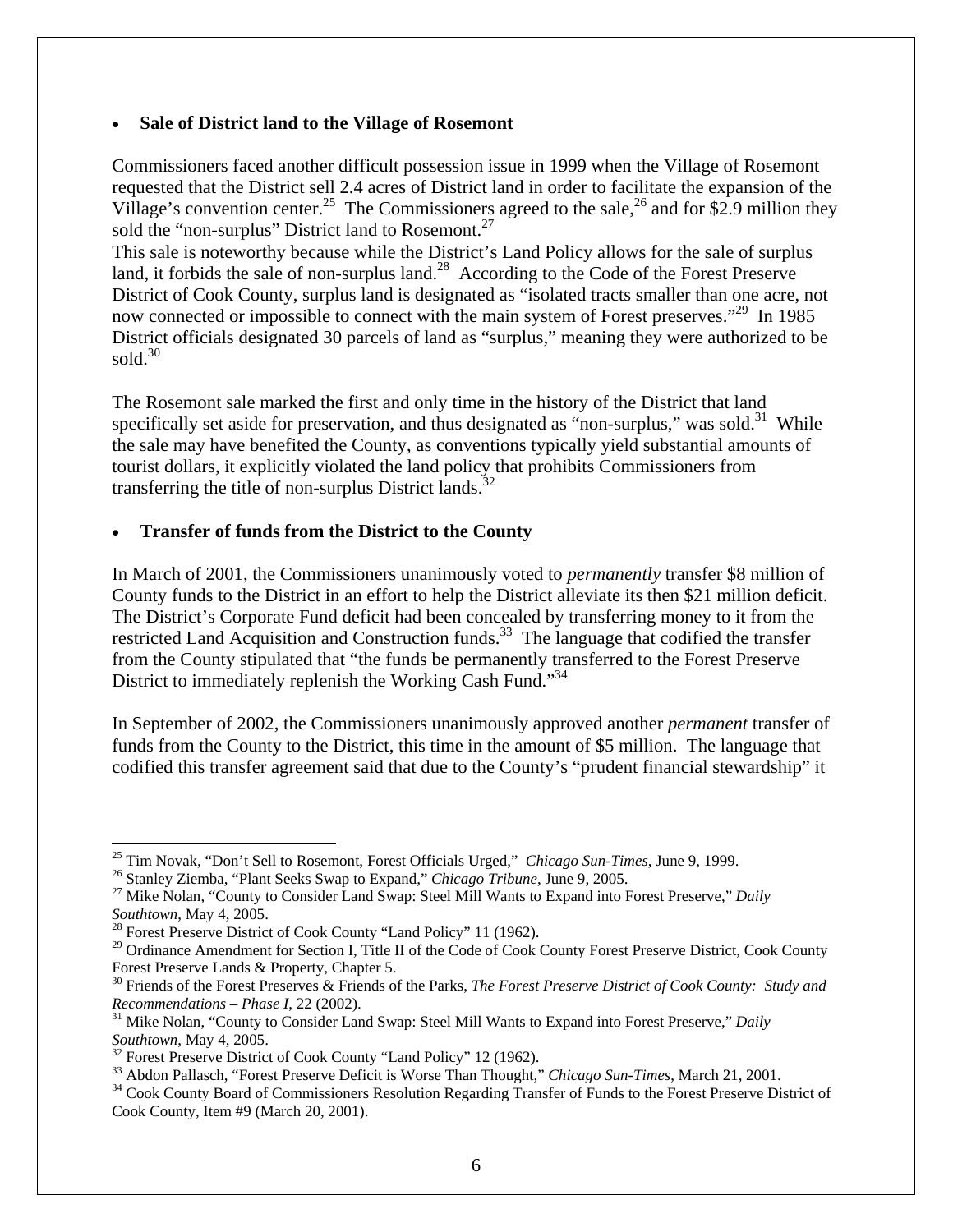was able to "permanently transfer \$5 million... to the Forest Preserve District."<sup>35</sup> The resolution characterized the monies in question as "unbudgeted surplus funds."36 The two permanent transfers from the County to the District totaled slightly more than \$13 million.

In February of 2007, the Commissioners approved a \$13.3 million transfer of District funds to the County to help balance the County's budget.<sup>37</sup> This money was transferred to the County from the District's Capital Improvement Fund, which was said to contain \$22 million. As part of the final agreement, the County agreed to transfer \$13 million worth of land to the District by the close of the 2008 fiscal year. $38$ 

District officials and Commissioners provided two justifications for their decision to approve the transfer. First, district officials maintained that there were no immediate plans for spending the monies in the Capital Improvement Fund.<sup>39</sup> Second, despite the existence of the explicit language to the contrary in the ordinances approving the initial transfers from the County to the District, some Commissioners claimed those transfers were never intended to be permanent.<sup>40</sup> Cook County Board President Todd Stroger characterized the two transfers to the District as loans that the District would repay to the County.<sup>41</sup> Commissioner Gregg Goslin said it "defied logic to think that anyone would support a transfer that was not going to be repaid."<sup>42</sup> Along similar lines, Commissioner Sims demonstrated that the County's financial needs took precedence over the District's when she said "[w]e're not going to put trees over people."<sup>43</sup>

## • **Granting the Village of Morton Grove a permanent easement over District lands**

The conflict of interest faced by the Commissioners was further illustrated when they were asked to decide whether to grant a highway easement for the purpose of alleviating traffic congestion. In 2000 the Commissioners voted to approve the Village of Morton Grove's request to establish a permanent highway easement for a temporary road constructed on District lands.<sup>44</sup> The roadway in question was created during an earlier construction project in order to alleviate traffic congestion caused by the project and was initially approved with the understanding that it would be a temporary measure.<sup>45</sup> Morton Grove residents enjoyed the benefits of an additional roadway, such as decreased congestion on a nearby road, so they successfully lobbied for the

<sup>1</sup> <sup>35</sup> Cook County Board of Commissioners Resolution Regarding Transfer of Funds to the Forest Preserve District of Cook County, Item #5 (September 3, 2002).

<sup>36</sup> Ibid.

<sup>&</sup>lt;sup>37</sup> Forest Preserve District of Cook County Board of Commissioners Resolution Regarding Transfer of Funds to Cook County, Item #9, (February 7, 2007).

<sup>&</sup>lt;sup>38</sup> Forest Preserve District of Cook County Board of Commissioners Resolution Regarding Transfer of Funds to

Cook County, Item #9, (February 7, 2007).<br><sup>39</sup> Jonathan Lipman, "Stroger, Quigley 'Part Ways' Over Forest Preserve Cash," *Daily Southtown*, February 8, 2007.

<sup>&</sup>lt;sup>40</sup> Jonathan Lipman, "Stroger, Quigley 'Part Ways' Over Forest Preserve Cash," Daily Southtown, February 8, 2007.<br><sup>41</sup> Steve Patterson, "County Takes a Shot at 10-cent-a-bullet Tax: Stroger Wins Shouting Match, OK to Tran

mil. From Forests," Chicago Sun-Times, February 8, 2007.<br><sup>42</sup> Jonathan Lipman, "Stroger, Quigley 'Part Ways' Over Forest Preserve Cash," Daily Southtown, February 8, 2007.<br><sup>43</sup> Mickey Ciokajlo, "County Board Transfers Pres

*Recommendations – Phase I*, 50-51 (2002). 45 Ibid., 50.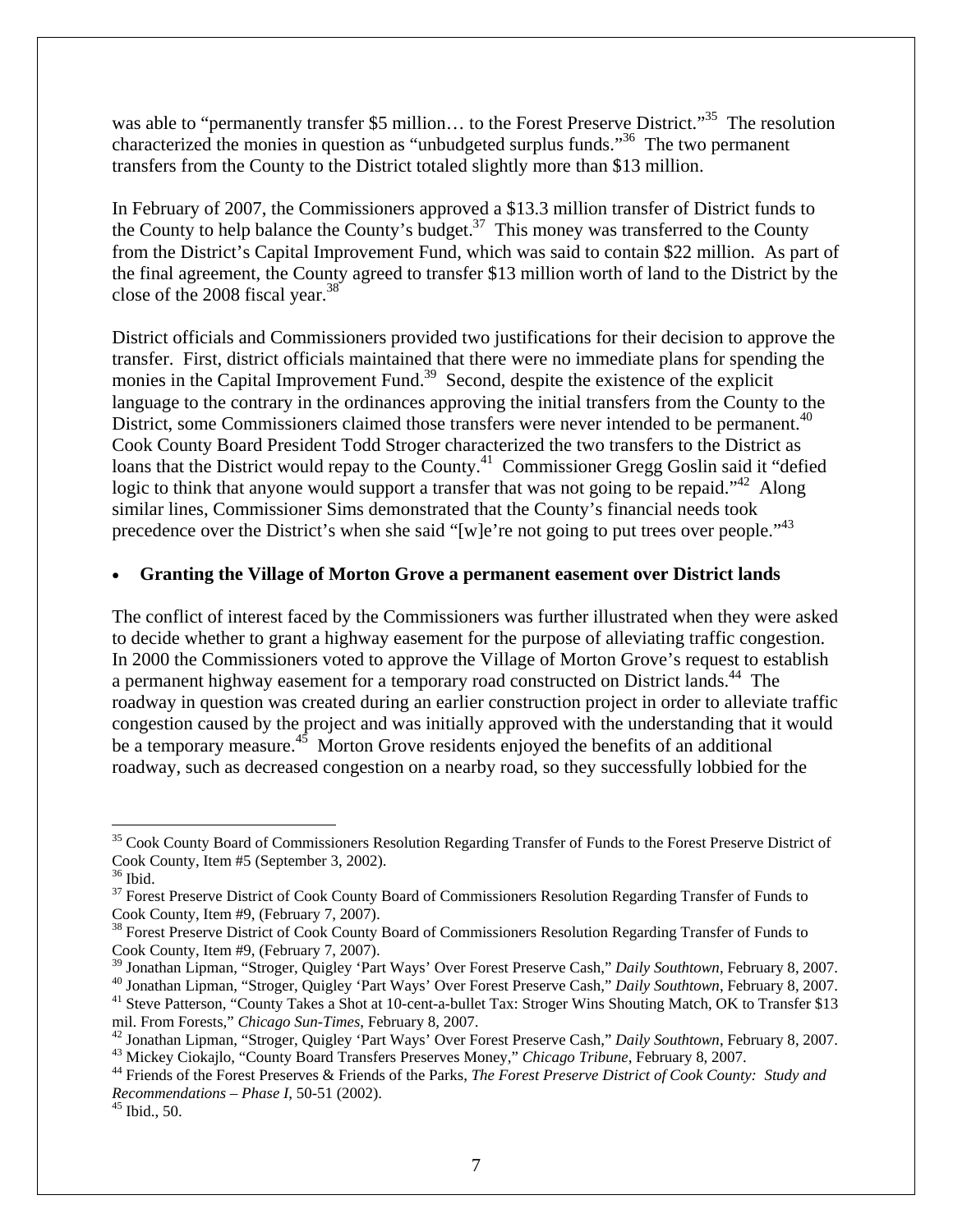permanent easement from the District to maintain the additional roadway in perpetuity.<sup>46</sup> While reducing congestion on other county roadways benefits residents, the District's 1962 Land Policy states that possession of District lands, either legal or actual, may be granted only for "essential" highway needs.<sup>47</sup>

None of the aforementioned conflicts are isolated incidents. Already in 2008 Commissioners are considering requests for more than 10 acres of District land for a hotel project in Wheeling<sup>48</sup> and more than eight acres of land in the Deer Grove Forest Preserve to expand Quentin Road.<sup>4</sup>

# **THE CURRENT BOARD STRUCTURE IS FAILING THE FOREST PRESERVE DISTRICT BECAUSE IT INHIBITS PROPER OVERSIGHT**

Commissioners are appropriately required to spend great amounts of time dealing with issues pertinent to their County oversight duties, including repairing one of the largest public health systems in the nation, operating the nation's second-largest unified trial court system and reducing the County's huge structural deficit. These time-consuming issues leave the Commissioners little time to focus on the needs of the District and inhibits their ability to properly manage the District.

This situation is illustrated by the allocation of meeting time between County issues and District issues. As an example, in 2007 the Commissioners met 33 times to discuss County issues, while meeting only 11 times to discuss issues pertinent to the District.<sup>50</sup> While having the County Board meet three times more than the District Board is unusual, from 2003 through 2006 the County Board met twice as many times than the Forest Preserve Board.

| <b>Cook County Board Meetings: County v. Forest Preserve District</b><br>2003 - 2008 |      |      |                 |      |                 |       |  |  |  |
|--------------------------------------------------------------------------------------|------|------|-----------------|------|-----------------|-------|--|--|--|
|                                                                                      | 2003 | 2004 | 2005            | 2006 | 2007            | 2008* |  |  |  |
| lCountv                                                                              | 23   | 23   | 24 <sub>1</sub> | 26   | 33 <sup>1</sup> | 22    |  |  |  |
| lForest Preserve District                                                            |      |      |                 |      |                 |       |  |  |  |

\*Proposed Meeting Dates

Source: Cook County Clerk Office and Cook County Forest Preserve District

In contrast to the Forest Preserve District of Cook County Board, the Forest Preserve District of DuPage County Board of Commissioners met 50 times in 2007 to manage a district that is approximately one-third the size of the Forest Preserve District of Cook County.<sup>51</sup> As shown in the figure below, between 2003 and 2006 the DuPage District Board met an average of 47.5

50 Cook County Clerk's Office Website – Board Meetings Archive 2007 Meeting Dates at

 $\overline{a}$  $46$  Ibid., 50.

<sup>47</sup> Forest Preserve District of Cook County, Illinois "Land Policy" 12 (1962).

<sup>48</sup> Forest Preserve District of Cook County Real Estate Committee Meeting, December 12, 2007.

<sup>49</sup> Forest Preserve District of Cook County Real Estate Committee Meeting, February 6, 2008.

http://www.cookctclerk.com/sub/meetings\_archive.asp?year=2007 (last visited on January 8, 2008); Forest Preserve District of Cook County Meeting Dates and Agendas 2007 at http://www.fpdcc.com/tier3.php?release\_id=390 (last visited on January 8, 2008).

<sup>51</sup> Forest Preserve District of DuPage County Meeting Schedules at http://www.dupageforest.com/commission/agenda.php (last visited on January 10, 2008).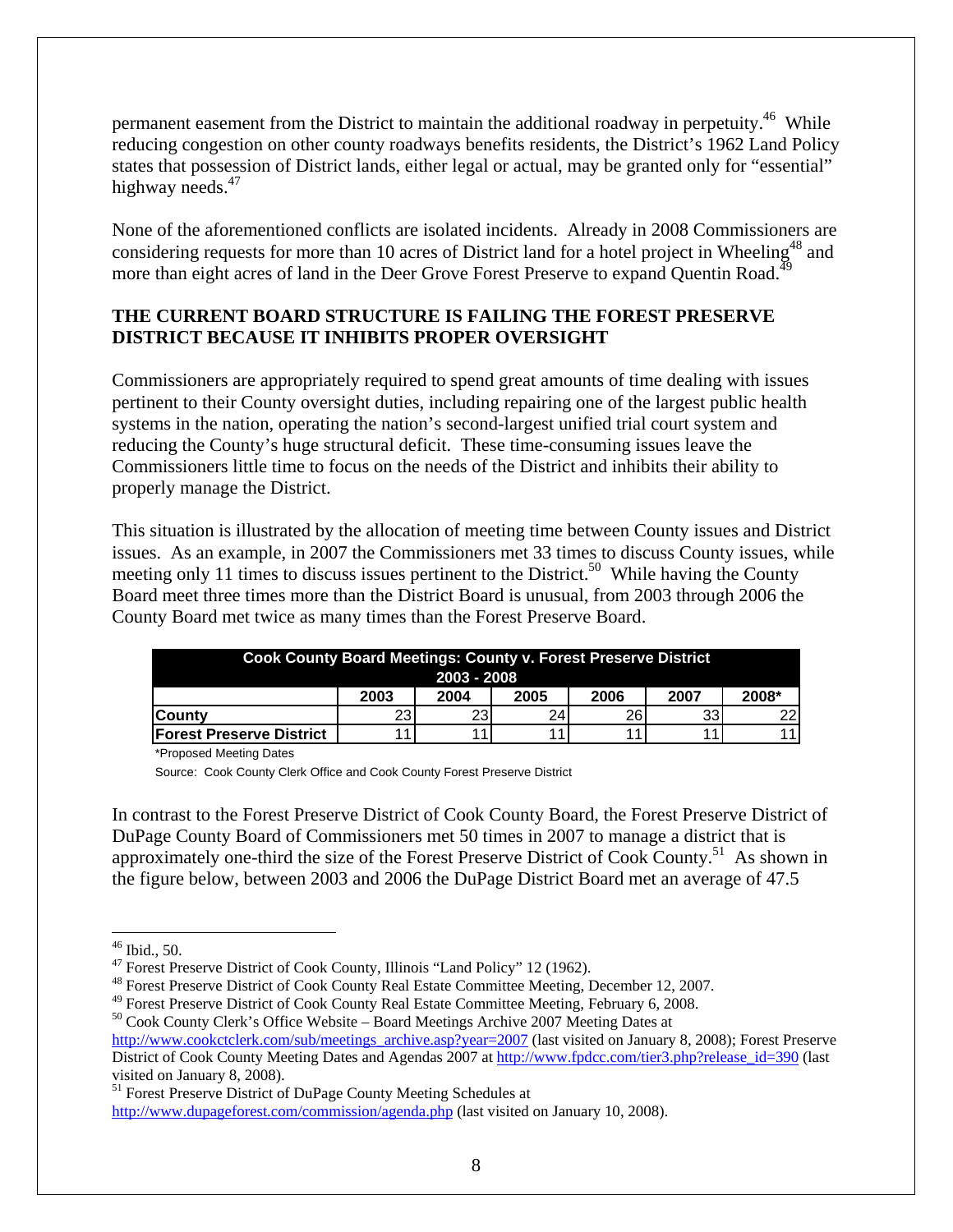times a year and is scheduled to meet another 46 times in  $2008$ <sup>52</sup> While half of the Forest Preserve District of DuPage County's meetings are planning sessions and the other half are commission meetings, board members are required to attend both.

| <b>Forest Preserve District Board Meetings: DuPage County v. Cook County</b> |      |      |      |      |      |       |  |  |
|------------------------------------------------------------------------------|------|------|------|------|------|-------|--|--|
| $2003 - 2008$                                                                |      |      |      |      |      |       |  |  |
|                                                                              | 2003 | 2004 | 2005 | 2006 | 2007 | 2008* |  |  |
| <b>DuPage County</b>                                                         | 47   | 481  | 48   | 47   | 50   | 461   |  |  |
| <b>Cook County</b>                                                           |      |      | . 4  |      |      | 11 I  |  |  |

\*Proposed Meeting Dates

Source: DuPage County and Cook County Forest Preserve Districts

The situation of the current board structure inhibiting proper oversight is illustrated by the decision to not proceed with plans to create a Human Resources (HR) department for the District. The FY2007 proposed budget called for the creation of a new HR department, which would have no longer required the District to share HR services with Cook County.<sup>53</sup> However, during the budget process Commissioners decided to eliminate the plans for creating a HR department.<sup>54</sup> The District continued with its former process of sharing human resource duties between the County's HR department and their own Finance and Administration department.<sup>55</sup>

The General Superintendent of the District should oversee all District personnel decisions. Yet without a separate HR department, he is unable to exercise control over all District hiring decisions and employee matters. The creation of a separate HR department reflected a commitment to improve the management structure within the District and aid General Superintendent Steven Bylina's reform efforts. However, the Commissioners' allowance of the elimination of the District's HR department not only reveals a significant management oversight on their part, it also illustrates their lack of consistency in how they handle County versus District matters.

If a separate board was created to oversee the District, the Cook County Commissioners would have more time to spend on County health and public safety issues. At the same time, the District would benefit from having commissioners who are able to devote more time to the management of the forest preserves.

<sup>&</sup>lt;sup>52</sup> Forest Preserve District of DuPage County Meeting Schedules at

http://www.dupageforest.com/commission/agenda.php (last visited on January 10, 2008); Forest Preserve District of DuPage County Resolutions 02-594, 03-459, 04-335, 05-326, 07-300.

<sup>&</sup>lt;sup>53</sup> Forest Preserve District of Cook County Executive Budget Recommendation FY 2007 p. 7.

<sup>&</sup>lt;sup>54</sup> Personal communication between the Civic Federation and Marlow Kemp, Chief Financial Officer of the Forest<br>Preserve District of Cook County, October 17, 2007.

<sup>&</sup>lt;sup>55</sup> Personal communication between the Civic Federation and Marlow Kemp, Chief Financial Officer of the Forest Preserve District of Cook County, October 17, 2007.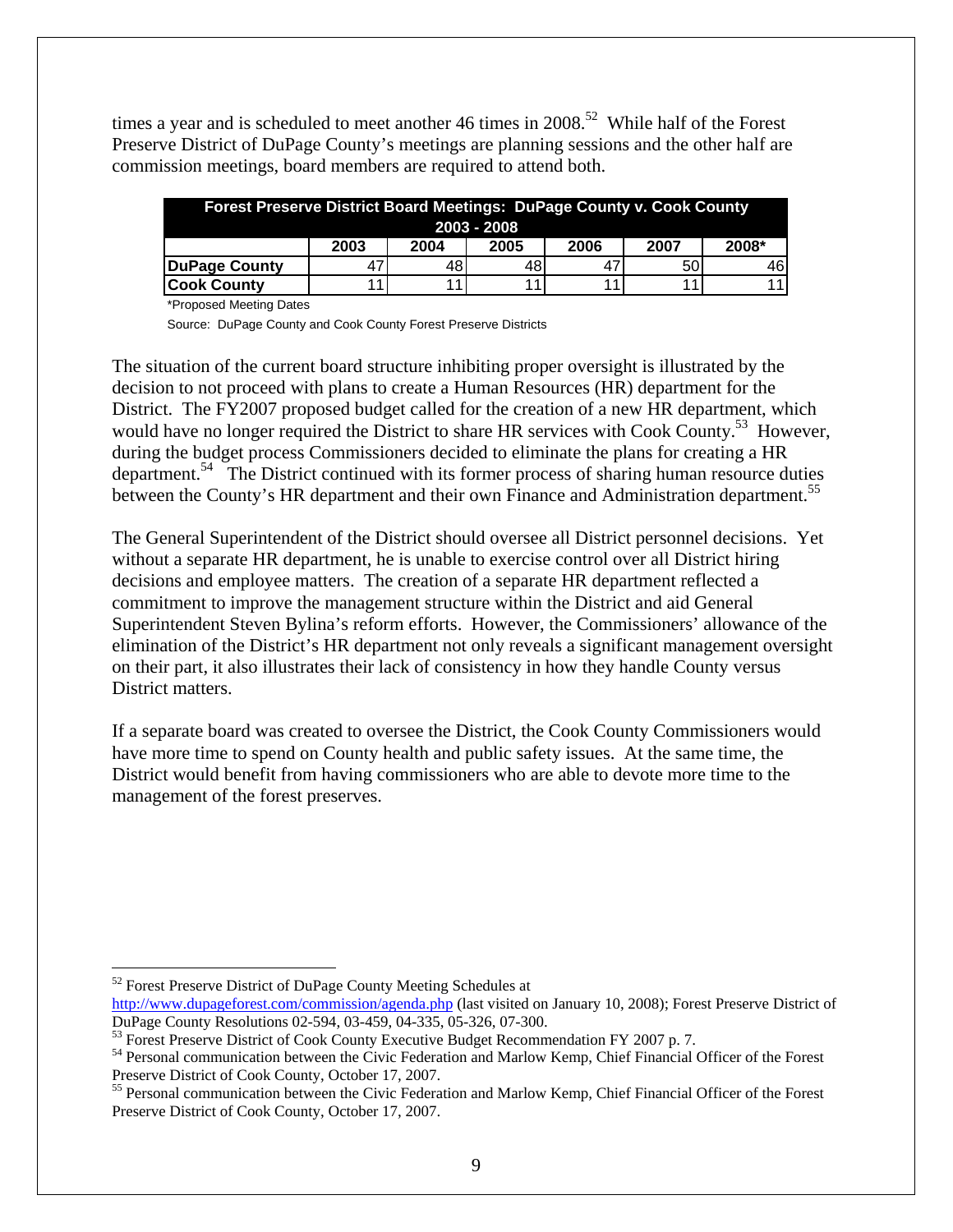# **THE DISTRICT SUFFERS FROM NUMEROUS PROBLEMS BECAUSE OF THE BOARD'S CONFLICT OF INTEREST AND LACK OF PROPER OVERSIGHT**

Due to structural deficiencies that create an inherent conflict of interest and prevent proper oversight, the District has experienced numerous problems. Key problem areas include finances, land management and land retention.

## • **Failure to address the District's financial difficulties**

In 2001 Commissioners learned that the District had accrued a \$21 million deficit.<sup>56</sup> They also discovered that the existence of this deficit had been concealed by District employees through the transfer of funds from the District's Land Acquisition and Construction funds to the Corporate Fund.<sup>57</sup> During this period \$8.2 million was diverted from the District's Land Acquisition Fund and \$1.2 million was transferred from the Construction Fund to cover basic operating expenses, such as payroll.<sup>58</sup>

The stated causes of the District's financial difficulties ranged from a spend-down of District reserves in the early 1990s to the introduction of the Property Tax Extension Limitation Law, a law that creates what are commonly referred to as "tax caps".<sup>59</sup> In a report issued in March of 2001, Clark Burrus, a former executive at First Chicago Bank who was asked to examine the finances of the District and propose improvements, cited an additional four reasons for the District's financial difficulties: 1) non-repayment of monies to the Working Cash Fund; 2) nonrepayment of loans from other district funds; 3) unrealistic budget revenue estimates; and 4) ongoing negative fund balances.<sup>60</sup> Mr. Burrus' report found that FY1999 estimated revenues were "unreasonably optimistic," exceeding actual revenues by 18.7%.<sup>61</sup>

Consequences of these actions were felt across the District. One hundred and thirty-eight full and part-time positions were slated to be eliminated in the District's FY2002 budget. $62$ Additionally, land preservation organizations alleged that land may not have been purchased due to the diversion of funds from the Land Acquisition Fund.<sup>63</sup> A study done by Commissioner Mike Quigley found \$95 million worth of deferred maintenance costs at the beginning of

 $\overline{a}$ 56 Clark Burrus, "Forest Preserve District of Cook County: Financial Status and Management Analysis" 9 (March 9, 2001).

<sup>57</sup> Abdon Pallasch, "Forest Preserve's 'Balanced Budgets' Concealed Deficit," *Chicago Sun-Times*, February 28, 2001.

<sup>58</sup> Shamus Toomey, "Forest Preserve Finances Scrutinized," *Daily Herald*, March 21, 2001; Clark Burrus, "Forest Preserve District of Cook County: Financial Status and Management Analysis" 9.

<sup>&</sup>lt;sup>59</sup> The Property Tax Extension Limitation Law (or "tax caps"), limits a taxing body's annual property tax extension increase to 5% or the rate of inflation, whichever is less (35 ILCS 200/18-185 through 35 ILCS 200/18-245). For details see http://www.revenue.state.il.us/LocalGovernment/PropertyTax/ptell.htm.<br><sup>60</sup> Clark Burrus, "Forest Preserve District of Cook County: Financial Status and Management Analysis" 1 (March 9,

<sup>2001).</sup> 

 $<sup>61</sup>$  Ibid., 8.</sup>

 $62$  Forest Preserve District of Cook County FY2003 Budget Recommendations, 5.

<sup>63</sup> Abdon Pallasch, "Forest Preserve's 'Balanced Budgets' Concealed Deficit," *Chicago Sun-Times*, February 28, 2001.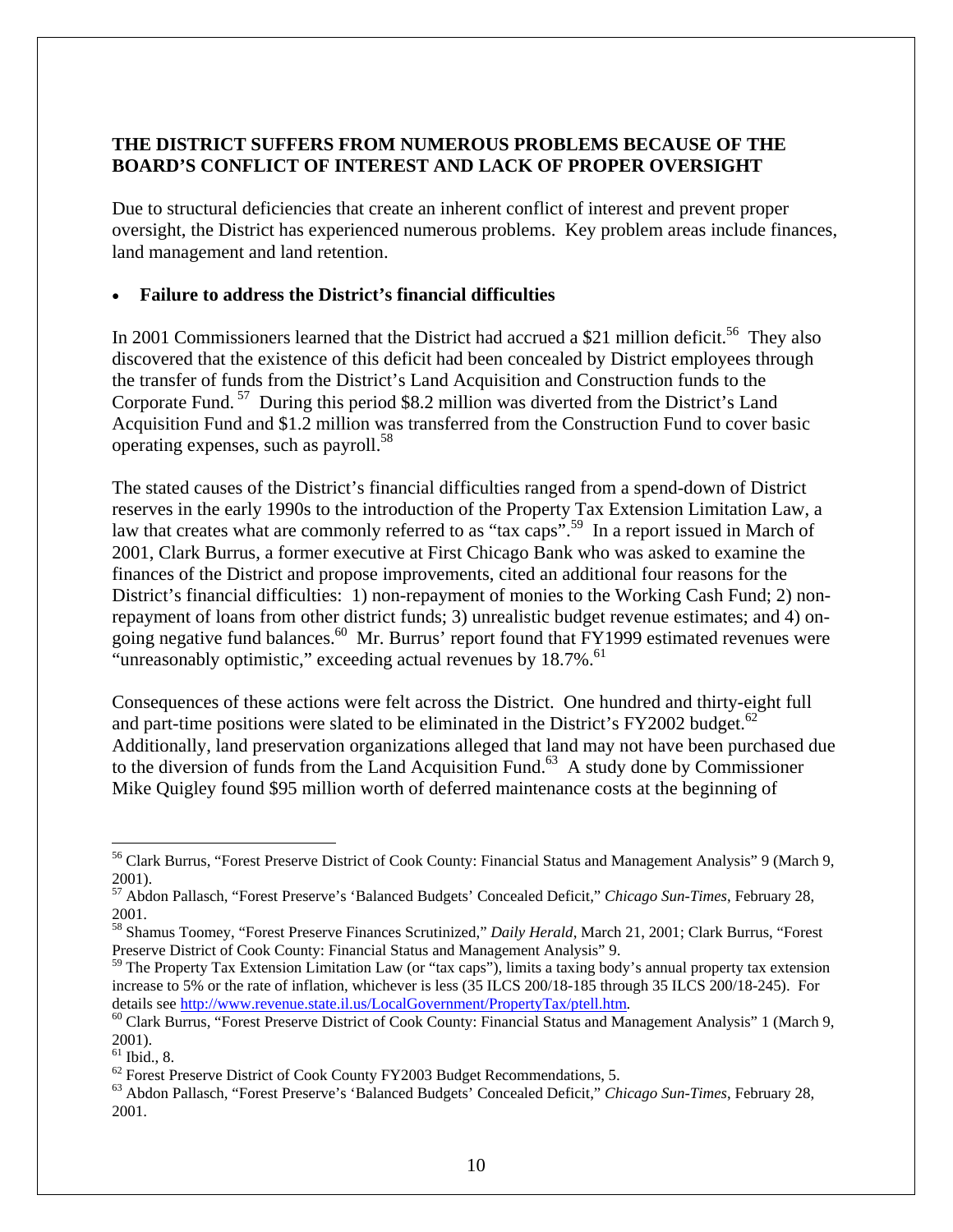FY2001 for the Brookfield Zoo, the Chicago Botanic Garden and the District.<sup>64</sup> In the wake of these financial revelations, the District's finance director resigned.<sup>65</sup> Then-General Superintendent Joseph Neuvis resigned two years later amid calls for his replacement, in part due to his handling of the District's financial crisis.<sup>66</sup> During the disclosure of the \$21 million deficit, an editorial in *Crain's Chicago Business* stated that "[n]early everything that's wrong about government-run businesses can be found in the Cook County Forest Preserve's unfolding financial mismanagement disaster."67

In addition to an accrued deficit, the District has never issued a bond referendum to raise funds for capital projects. While it is difficult to persuade voters to approve bond referenda to pay for capital projects, an action requiring tax increases,<sup>68</sup> Collar County forest preserve districts have been very successful at securing approval for the issuance of new bonds via votes of the people since 1996:

- The Forest Preserve District of DuPage County successfully passed three bond referenda since 1996, including measures for \$75 million in 1997, \$68 million in 2006 and \$75 million in 2007;
- The Forest Preserve District of Kane County passed three bond referenda since 1996, including measures for \$70 million in 1999, \$75 million in 2005 and \$85 million in 2007;
- The Forest Preserve District of Will County passed a bond referendum in 1999 for \$70 million and another in 2005 for \$95 million;
- Lake County's forest preserve district passed a bond referendum in 1999 for \$55 million, followed by another referendum the following year for \$85 million; and
- Kendall County recently passed two bond referenda for its forest preserve district. In 2002 Kendall County residents approved a \$5 million bond measure, and in 2007 the residents approved a \$45 million bond referendum. The money levied for each referendum was specifically designated for land acquisition and development.<sup>69</sup>

Since 1996 five Collar County forest preserve districts have passed a total of 12 bond referenda for a total of \$803 million. These successful bond referenda are an indication that Collar County forest preserve district electorates had confidence in the management of their governments and

<sup>64</sup> Mike Quigley, "Fiscal Strategies for the Cook County Forest Preserve District" p. 1 (February 2001). 65 Abdon Pallasch, "Forest Preserve's 'Balanced Budgets' Concealed Deficit," *Chicago Sun-Times*, February 28,

<sup>2001.&</sup>lt;br><sup>66</sup> Emily Dagostino, "Forest Preserve Superintendent Resigns," Medill News Service, January 23, 2003.

 $^{67}$  Editorial, "Saving Forest Preserves by Chopping, Replanting," Crain's Chicago Business, March 5, 2001.<br><sup>68</sup> Bond referenda in Cook County and DuPage County had roughly a 60% success rate during the three-year perio from February 2005 to February 2008. Available data showed a 61% overall success rate for bond referenda in Cook County and a 56% overall success rate for bond referenda in DuPage County. It should be noted that not all of the bond referenda results are available online, so these percentages are approximations. Cook County Clerk's Office, "Election Results," http://www.voterinfonet.com/sub/election\_results.asp; DuPage County Election Commission, "Election Results," http://www.dupageresults1.com/; DuPage County Election Commission, "Candidate List and

Propositions," http://cms.dupageelections.com/pages.asp?pageid=223.<br><sup>69</sup> The Conservation Foundation website. "Open Space Referenda Passed" at http://www.theconservationfoundation.org/index.php?option=com\_content&task=view&id=70&Itemid=40 (last visited February 8, 2008).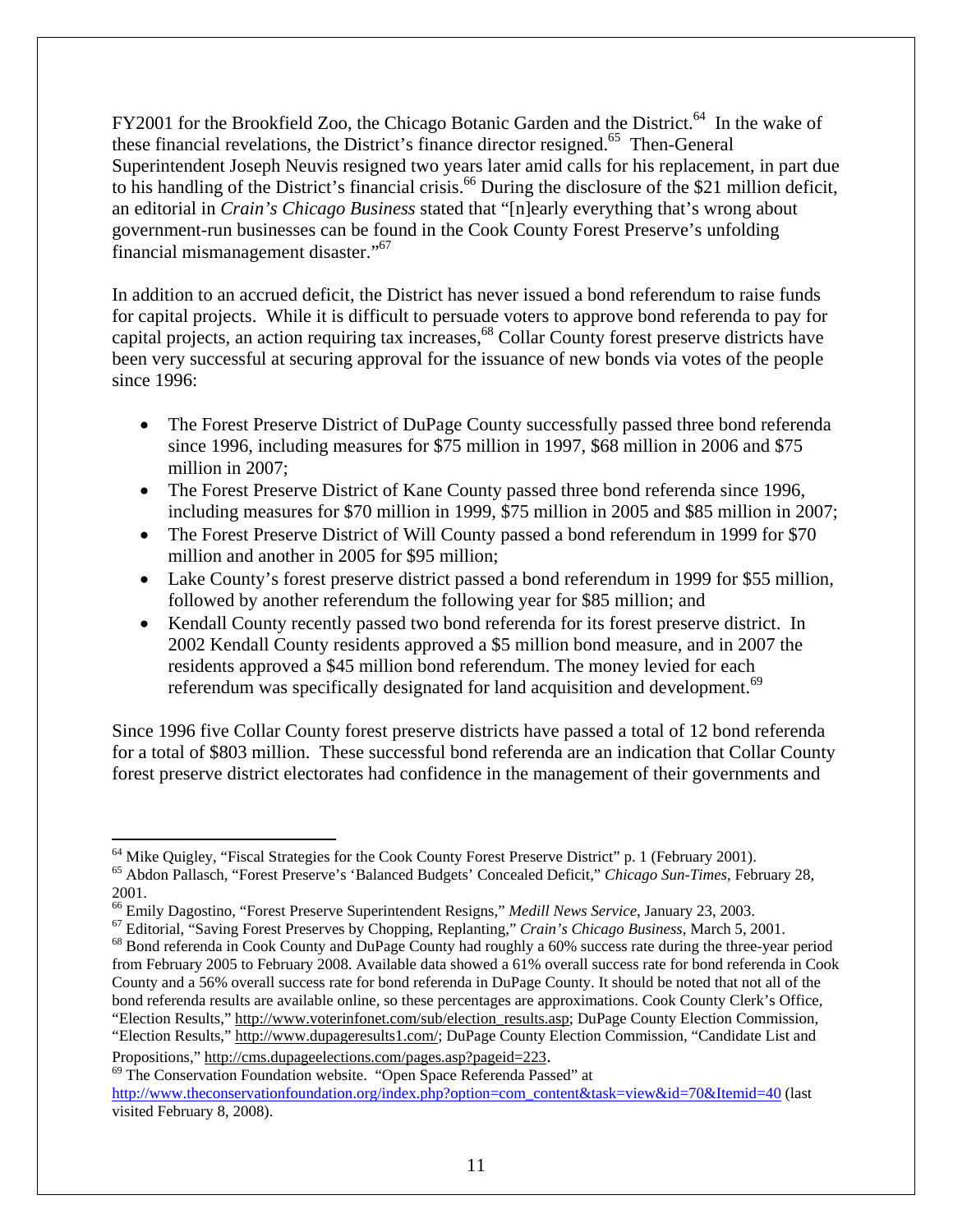as a result they were willing to pay more in taxes in order to preserve and expand the forest preserve districts' holdings.

In contrast to the actions taken by the Collar County forest preserve districts, the Forest Preserve District of Cook County has never been willing to place a bond referendum on the countywide ballot, citing the cost and difficulty of winning voter approval. Cook County Chief Financial Officer Tom Glaser noted in 2004, "We're not sure that we could get a consensus countywide."70

Rather than seek a referendum, the Forest Preserve District lobbied the General Assembly to give the District the ability to issue new bonds for capital improvements in the forest preserves, the Botanic Garden and the Zoo. The legislature and Governor concurred, and the Cook County Forest Preserve District Act was amended to allow the District to issue bonds up to \$52 million and \$32 million for the Zoo and the Botanic Garden, respectively, as well as \$50 million for the District itself. $71$ 

After the legislation was enacted, President John Stroger, Jr. and the Board of Commissioners approved the issuance of \$100 million in new bonds for capital improvements and major repairs to the forest preserves, Botanic Garden and Zoo, and a corresponding property tax increase to pay for the new debt.<sup>72</sup> The measure was approved in October 2004.

## • **Inadequate adherence to transparent financial procedures**

In 2003 the review period for the District's FY2004 budget was limited to four days for both the Commissioners and the general public. Additionally, the public hearing for the District's FY2004 budget was scheduled during the review period for the County's controversial FY2004 budget, which contained a \$100 million deficit.

A year later, the District failed to publish a schedule for departmental or public hearings when the FY2005 budget was initially released. It took nearly four weeks after the budget's official release for a public meeting schedule to be issued. This action may have violated Illinois' Truth in Taxation Act because the District failed to hold a public hearing on the property tax levy increase within the required time frame.<sup>74</sup> A further indication of the problem, during budget discussions Commissioner Joseph Mario Moreno proposed eliminating the public comment period altogether for the District's FY2005 budget.<sup>75</sup>

For its FY2007 budget, the District only allowed five working days between the release of the budget and the one day of scheduled public testimony.<sup>76</sup>

<sup>70</sup> Elizabeth Carvlin, "Cook County Forest District Weighs First New Deal Since '96", *The Bond Buyer*, August 31, 2004.

 $\frac{71}{71}$  Cook County Forest Preserve District Act. 70 ILCS § 810/21.2; 810/42; 810/44.1.<br><sup>72</sup> Rob Olmstead, "Forest District Ready to Borrow Now, Ask Later," *Daily Herald*, September 28, 2004.

<sup>&</sup>lt;sup>73</sup> Shamus Toomey, "\$100 Million Plan OKd By Forest District," Chicago Sun-Times, October 7, 2004.<br><sup>74</sup> 35 ILCS 200/18-70.<br><sup>75</sup> Steve Patterson, "Forest District Tax Hike to Pay for Hefty Raises," Chicago Sun-Times, Janu

<sup>&</sup>lt;sup>76</sup> The Civic Federation, "Forest Preserve District of Cook County FY2007 Proposed Budget: Analysis and Recommendations," 4 (November 1, 2006).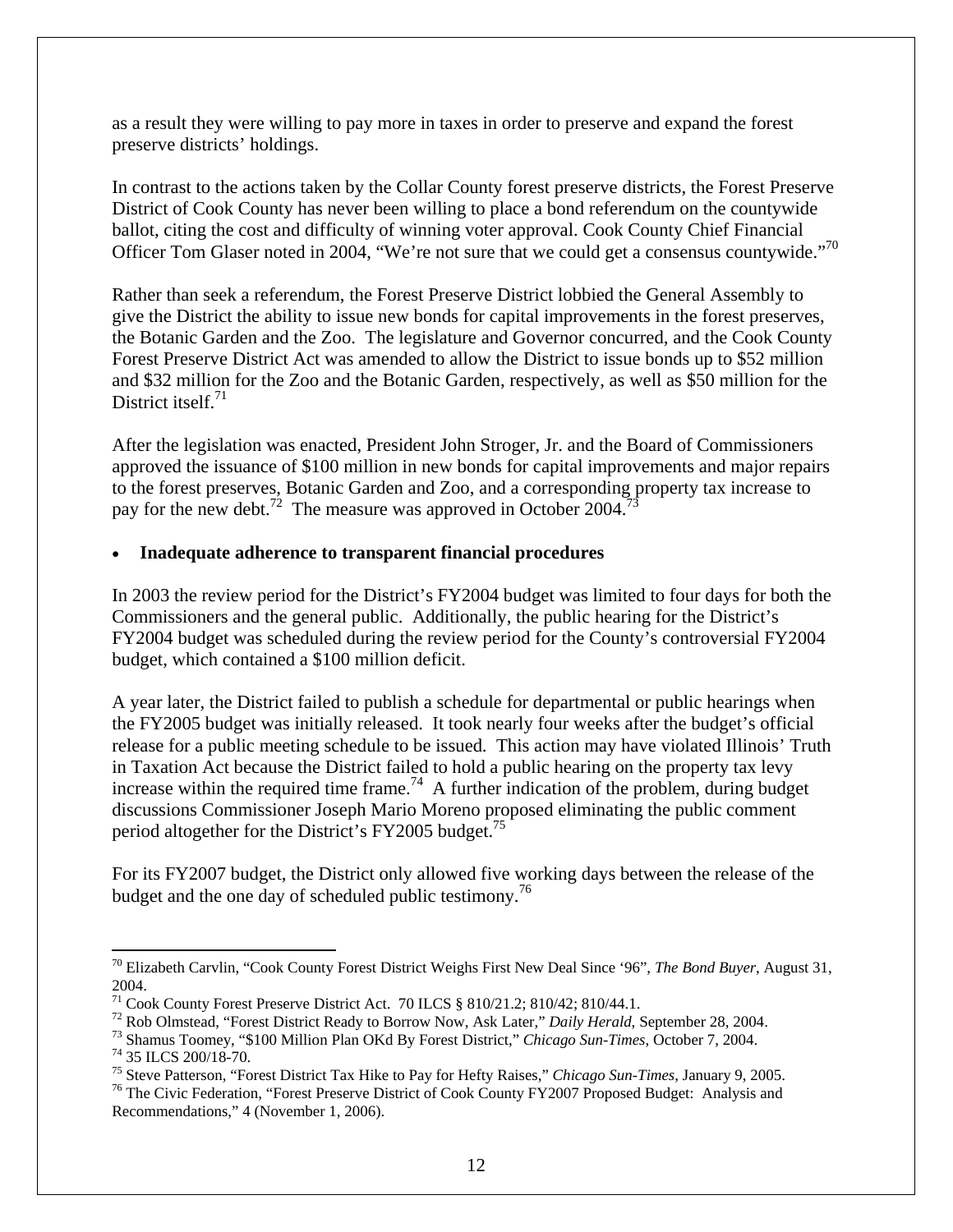The District has also failed to produce its Comprehensive Annual Financial Reports (CAFRs) in a timely manner. According to the Government Finance Officers Association (GFOA), the best practice for producing a CAFR is within six months of the close of the government's fiscal year.<sup>77</sup> The District's FY2004 CAFR was not publicly released until November 2005, nearly 11 months after the close of the fiscal year. The District did not produce its FY2006 CAFR until 10 months after the close of the fiscal year.

## • **Failure to develop a Capital Improvement Plan until after approving a \$100m bond issue**

In October of 2004 the District Board approved the issuance of \$100 million in bonds for capital improvements in the forest preserves, the Chicago Botanic Garden and the Brookfield Zoo.<sup>7</sup> However, the decision to issue bonds was made in the absence of a Capital Improvement Plan. The lack of a plan prevented the public from assessing the feasibility or prioritization of the proposed projects, and also denied the Commissioners the information they needed in order to make a decision about whether the bond issue was appropriate.

Of the \$100 million in bond proceeds, approximately \$50 million was designated for capital improvements within the forest preserves, \$25 million was designated for the Brookfield Zoo and \$25 million was designated for the Chicago Botanic Garden.79 The District's budget provided only a summary list of projects and funding sources for planned improvements in the forest preserves and did not disclose plans for improvements in the Zoo and Botanic Garden. Although the funds were provided courtesy of the taxpayers, the District offered few details on its complete capital spending plan and thus gave no rational justification for the \$5.9 million property tax increase earmarked for debt service on the bond issue.

According to the proposed budget, \$8.6 million, roughly 17% of the total bond-funded capital improvements planned for the forest preserves, was to be spent on three line items: construction of parking lots, repairs and improvements on the general and division headquarters buildings, and improvements on the River Forest Headquarters and maintenance facility.<sup>80</sup>

Given the poor condition of many Forest Preserve District facilities at the time of this proposal, these capital project funding priorities were questioned by civic organizations and citizens alike.<sup>81</sup> While the District has since heeded calls from the Civic Federation and issued two Capital Improvement Plans for public inspection, the taxpaying public still has not been given a clear explanation of how these particular funding priorities were developed. $82$ 

1

<sup>&</sup>lt;sup>77</sup> GFOA Certificate of Achievement for Excellence in Financial Reporting Program Eligibility Requirements at http://www.gfoa.org/downloads/CAFREligibility.pdf (last visited on January 29, 2008).

<sup>&</sup>lt;sup>78</sup> Shamus Toomey, "\$100 Million Plan OKd By Forest District," Chicago Sun-Times, October 7, 2004.<br><sup>79</sup> Mickey Ciokajlo, "Cook County Mulls Ways to Pay Forest Bonds," Chicago Tribune, September 28, 2004.<br><sup>80</sup> Forest Pres

<sup>81</sup> Elizabeth Carvlin, "Cook County Forest Board Gives Sale Initial OK," *The Bond Buyer Online*, September 27, 2004.

<sup>&</sup>lt;sup>82</sup> Forest Preserve District of Cook County Capital Improvement Plan for FY2007 (Revised 10-24-2006) and FY2008.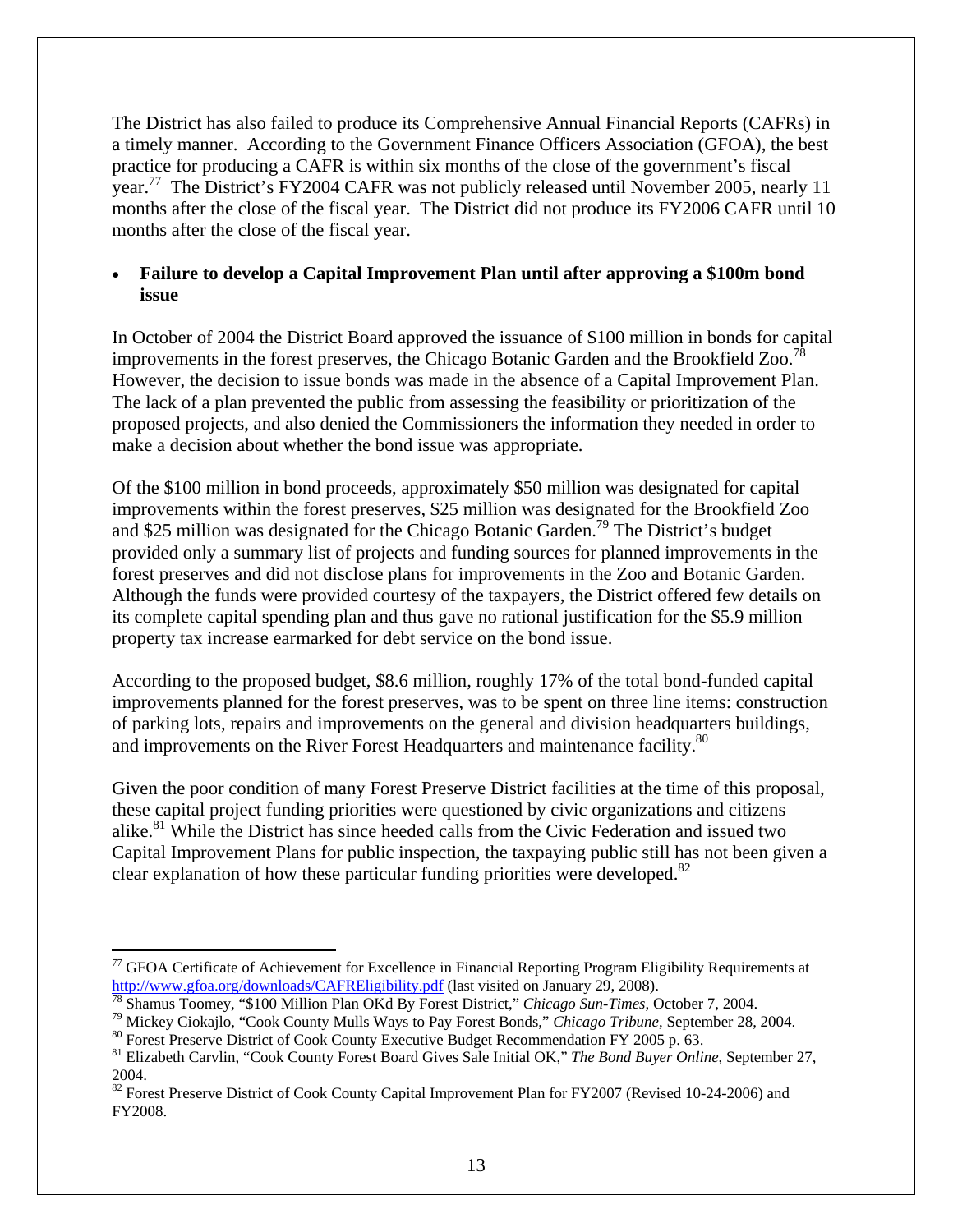#### • **Inadequate land management**

A 2001 study conducted by Friends of the Forest Preserves, the Sierra Club and the National Audubon Society concluded that 68% of the District's lands were "poor quality."<sup>83</sup> The study defined "poor quality" as land that is "losing its value for ecosystem services, recreation and aesthetics," adding that if it is "continually neglected it could lose its natural character and restorability."<sup>84</sup> On the other hand, the study found that only 3% of the District's lands were "very high quality," meaning they maintained diverse species and excellent ecological health.<sup>85</sup>

The study also noted that soil cover on District lands had diminished over time. In 2001, the average amount of bare ground per plot was  $57\%$  to  $70\%$ .<sup>86</sup> According to the authors of the study, a healthy forest should not exceed an average of 15% of bare ground per plot. $87$ 

One reason a large percentage of District lands were characterized as poor quality was the pervasive growth of invasive plants. The 2001 study identified the most common plants found on District lands, including "buckthorn, tall goldenrod, Hungarian brome, Kentucky bluegrass, garlic mustard, tall fescue and grey dogwood – all of which are either sources or indicators of ecological distress."<sup>88</sup> These plants crowd out diverse native species, further damaging the District's land and reducing its value as habitat for plants and animals.<sup>89</sup> Buckthorn, like other invasives, "grows rapidly and chokes out native plants with its dense shade."90 It also alters the landscape that certain animals rely on for sustenance and habitat.<sup>91</sup> While it is possible to control the spread of buckthorn and other invasive plants, the District's lack of care of its lands has resulted in the prevalence of these plants and the alteration of the forest preserves' natural landscape.

One proven method for controlling the spread of invasive species is the practice of controlled burns. Controlled burns reduce the number of aggressive, non-native plants, while simultaneously improving soil fertility and the overall condition of a habitat.<sup>92</sup> According to the Forest Service division of the USDA, controlled fire "…is vital to the life cycles of firedependent range and forest lands."93 Most of the lands owned by the District are fire-

<sup>83</sup> Friends of the Forest Preserves & Friends of the Parks, *The Forest Preserve District of Cook County: Study and Recommendations – Phase I*, 72, 75 (2002). 84 Ibid., 75.

 $^{85}$  Ibid.

<sup>86</sup> Ibid., 80.

 $^{\,87}$  Ibid.

<sup>88</sup> Ibid., 81.

<sup>89</sup> Ibid.

<sup>90</sup> Lisa Black, "Winter Is Perfect Time to Clear Buckthorn," *Chicago Tribune*, January 25, 2008.

 $91$  Ibid.

 $92$  Wayne Vanderplog, FPDCC Resource Ecologist. "FPDCC Staff Paper on the Effects of Fires in Wooded Areas" 2004.

<sup>&</sup>lt;sup>93</sup> USDA Forest Service website, at http://www.fs.fed.us/fire/fireuse/rxfire/rx\_index.html (last visited on January 25, 2008).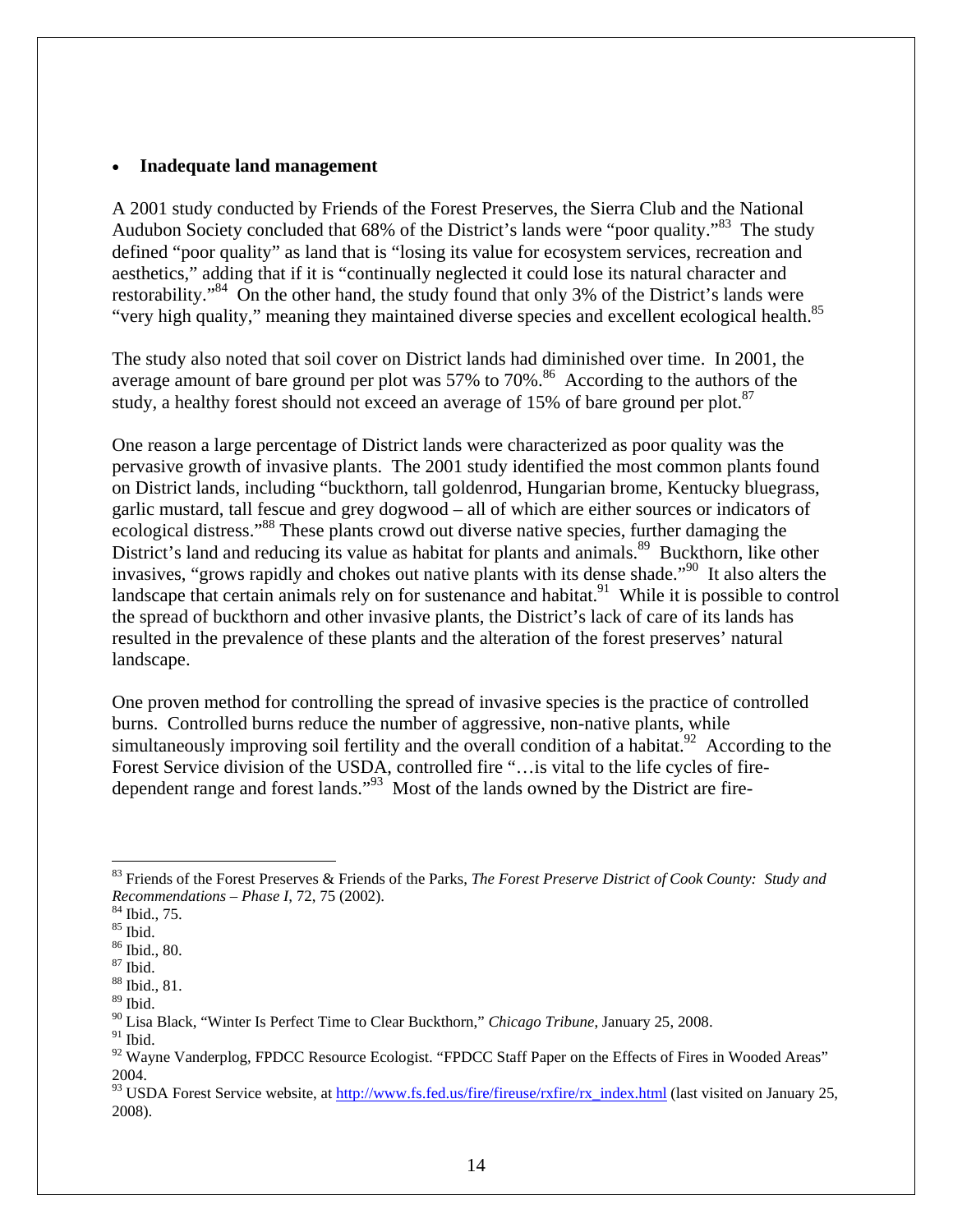dependent.<sup>94</sup> According to the Chicago Wilderness organization, a consortium of more than 200 organizations dedicated to ecological conservation (and including all local forest preserve districts), controlled burns are an important tool to help preserve a healthy ecosystem in the Chicago region. When done properly, forest preserve districts can minimize any potential negative impacts associated with the practice of burning.<sup>95</sup>

In 1996 reports about the controversy surrounding ecological restoration practices, including controlled burns, led to protests against their use from residents in many local counties.<sup>96</sup> While the scientific community and restoration professionals in the field supported the use of ecological restoration programs of this nature, the forest preserve district boards of Cook, DuPage and Lake Counties all took action to heed the concerns of their citizens.

Lake County's forest preserve district, the smallest of the districts listed above, held educational hearings on the benefits and consequences of restoration practices, made appropriate adjustments to their practices to satisfy resident requests, and ultimately continued its restoration program without a hiatus. The Forest Preserve District of DuPage County placed a moratorium on its restoration work, but then held educational hearings similar to those of Lake County. Once a greater understanding of the restoration practices was passed along to its citizens, DuPage County was able to resume its full restoration program within a few months of the initial moratorium.

The Forest Preserve District of Cook County also placed a moratorium on restoration when controversy arose from nearby residents.<sup>97</sup> Yet unlike other local forest preserve districts which held seminars to educate the community on restoration issues, the Forest Preserve District of Cook County chose to maintain its moratorium while gradually resuming its restoration practices over the course of many years. For some key sites, the moratorium on brush control, burns and other restoration lasted 10 years.<sup>98</sup> During this period many qualified staff members and volunteers left the District's restoration program and major land degradation occurred on District lands. The District's current General Superintendent Steven Bylina acknowledged that many lands have become overgrown with invasive species due to this inactivity.<sup>99</sup>

Published reports also point to the District's poor land management in high public use areas. Multiple newspaper editorials have characterized the conditions at the forest preserves as deplorable, citing ankle-high grass, overflowing garbage cans, filthy bathroom facilities, poor signage and unkempt trails.<sup>100</sup>

<sup>&</sup>lt;sup>94</sup> Northeastern Illinois Planning Commission, "Building a Regional Framework: Guiding Development to Protect Our Natural Resources," (October 2001).

<sup>&</sup>lt;sup>95</sup> Chicago Wilderness Consortium, "Natural Fire and Controlled Burning in the Chicago Wilderness Region: A Model Policy," 1.<br><sup>96</sup> Mickey Ciokajlo, "Burn Moratorium Lifted at Five Forest Preserve Sites," *Chicago Tribune*, October 4, 2006.

<sup>&</sup>lt;sup>97</sup> Friends of the Forest Preserves & Friends of the Parks, The Forest Preserve District of Cook County: Study and *Recommendations – Phase I*, 70 (2002).

<sup>&</sup>lt;sup>98</sup> Mickey Ciokajlo, "Burn Moratorium Lifted at Five Forest Preserve Sites," *Chicago Tribune*, October 4, 2006.<br><sup>99</sup> Ibid.

<sup>100</sup> *Chicago Sun-Times* Editorial, "Forest Preserves Lost in the Woods," March 2, 2001; *Chicago Tribune* Editorial, "Cook's Trashy Forest Preserves…and Flabby Patronage Arm," September 27, 2002; *Chicago Sun-Times* Editorial, "Buds Poisoning Forest Preserves," October 11, 2002; *The Star* Editorial, "Our Forest Preserves Need Help, and Soon," November 6, 2003.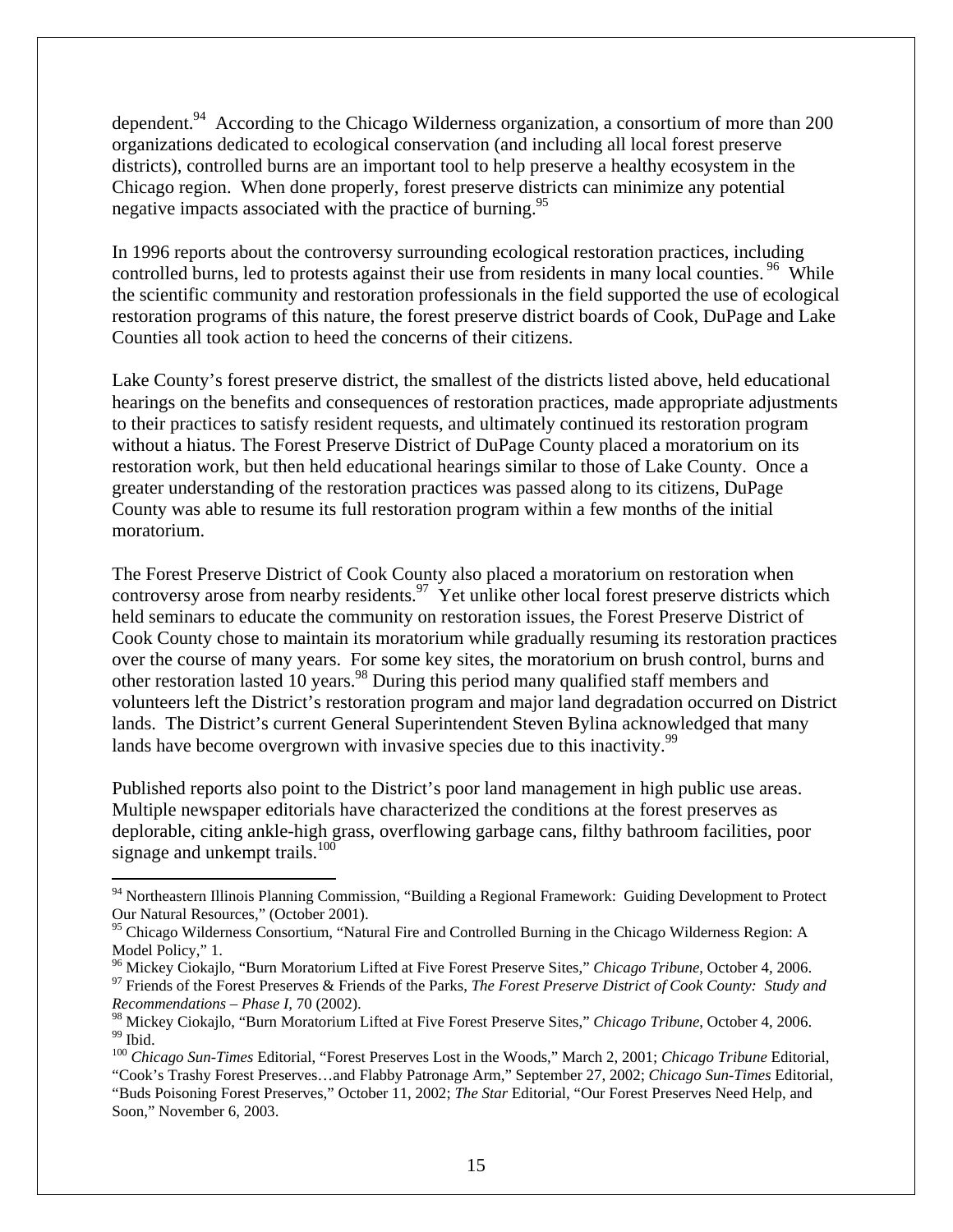The decline of Cook County's forest preserves over the course of the  $20<sup>th</sup>$  century has not gone unnoticed by those who utilize the lands. In 2001 Friends of the Forest Preserves, along with Friends of the Parks, conducted a visitors survey and discovered that a large majority of the forest preserve users surveyed felt the District was unresponsive to public needs and should acquire more land.<sup>101</sup> When visitors were asked to assign a letter grade to the entire operation, the preserves received a C+.<sup>102</sup> While General Superintendent Steven Bylina has substantially improved both the forest preserves and management within the District since he was appointed in 2003, the installation of a separate Board of Commissioners could provide him with additional support to continue the improvement efforts.

Other local forest preserve districts experienced similarly alarming trends due to the effects of lax maintenance, but they have taken major action over recent years to address the problems. The Forest Preserve District of DuPage County released a report that detailed the incursion of invasive species and the detrimental effects of those species on their lands.<sup>103</sup> In order to address the problem, the District created an \$11 million "Natural Areas Management Program" which has been in place since  $1993.^{104}$ 

## • **Slow rate of land acquisition**

In addition to neglecting the lands it currently owns, the District has been acquiring new land at a slower rate than both its own previous rate of acquisition and the current rate of acquisition in surrounding counties.

In 2000 the Commissioners adopted the District's first Land Acquisition Plan, which was largely based upon the work done during a 1994 project.<sup>105</sup> The plan identified more than 40,000 acres of land within Cook County that were "potentially suitable as open space acquisitions."106 Today, the Forest Preserve District of Cook County staff estimates that possibly half of the 40,000 acres identified in the 2000 Land Acquisition Plan remain undeveloped.<sup>107</sup> Of the undeveloped lands, approximately 1,000 acres are higher quality acres containing remnant natural areas which the District places a priority on purchasing.<sup>108</sup> While the cost of each parcel of land varies greatly, the per acre estimate ranges between \$75,000 and \$300,000 for much of the available areas.<sup>109</sup> Despite the presence of a Land Acquisition Plan and the availability of

<sup>&</sup>lt;sup>101</sup> Friends of the Forest Preserves & Friends of the Parks, *The Forest Preserve District of Cook County: Study and Recommendations – Phase I, 27 (2002).* 

<sup>&</sup>lt;sup>102</sup> Ibid., at 33.<br><sup>103</sup> Friends of the Forest Preserves & Friends of the Parks, *The Forest Preserve District of Cook County: Study and* Recommendations – Phase I, 82 (2002).<br><sup>104</sup> Ibid.<br><sup>105</sup> Forest Preserve District of Cook County. *Land Acquisition Plan*. (As amended July 27, 2000).<br><sup>106</sup> Ibid.<br><sup>107</sup> Personal communication between Friends of the Forest P

for the Forest Preserve District of Cook County, February 28, 2008.

 $108$  Ibid.

 $109$  Ibid.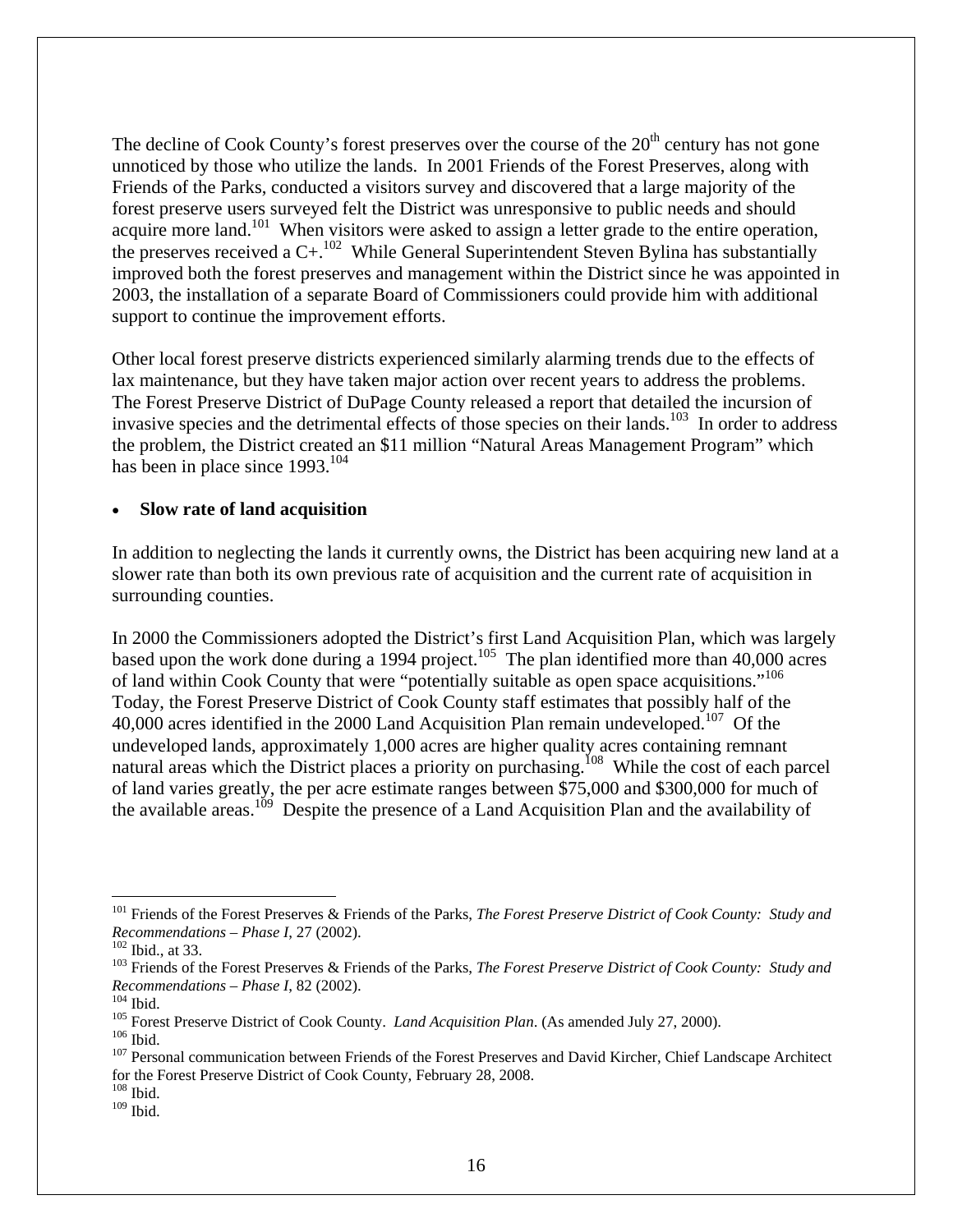high quality lands, the Board has only acquired 339 acres since 1999.<sup>110</sup> Between 1993 and 1998, the District acquired a total of 300 acres of land.<sup>111</sup>

These numbers are in stark contrast to the average 700 acres of new land per year that the District acquired between 1960 and 1980.<sup>112</sup> It also differs greatly from the 2,516 acres the Forest Preserve District of DuPage County has acquired since 1998.<sup>113</sup> In 2006 alone, the Forest Preserve District of DuPage County acquired 466.8 acres of land - 127.8 acres more than the total amount of acres the Forest Preserve District of Cook County had acquired in the previous eight years. $^{114}$ 

Other surrounding forest preserve districts have been acquiring land at a larger rate than Cook County. Since 1998, Lake County Forest Preserve District has acquired approximately 6,324 acres<sup>115</sup> and Forest Preserve District of Will County has acquired 7,682 acres.<sup>116</sup>

# • **Allowance of private use of public lands**

In 2004 District employee Albert Pritchett discovered that for 41 years the District had been allowing the Oak Park Tennis Club to operate on District property next to the District's headquarters, free of charge and without contractual protection from liabilities.<sup>117</sup>

In 2005 District employees released to the Commissioners the results of an internal study, which highlighted an additional 150 unauthorized uses of District land.<sup>118</sup> The most egregious example of use of public land for private gain highlighted in the report was that of the Riverdale Marina. According to a real estate administrator for the District, the Riverdale Marina "removed trees, constructed buildings, installed signs, dumped materials and parked boats on district property" without the consent of the District.<sup>119</sup> The Marina also constructed a parking lot, bridge and pier on District land.<sup>120</sup> District officials informed the Commissioners that unauthorized use of District land not only deprives citizens of the opportunity to use the land, but could also leave

<sup>&</sup>lt;sup>110</sup> Personal Communication between the Civic Federation and David Kircher, Chief Landscape Architect for the Forest Preserve District of Cook County, on January 10, 2008. According to Mr. Kircher, the Forest Preserve

<sup>&</sup>lt;sup>111</sup> Mike Quigley, *Cook County Forest Preserve District: Rediscovering our Mission.* 4 (January 2002).<br><sup>112</sup> Ibid.<br><sup>113</sup> DuPage Forest Preserve District Comprehensive Annual Financial Report FY2007 (December 2007); Curr

the DuPage County Forest Preserve District owns 25,000 acres.<br><sup>114</sup> DuPage Forest Preserve District Comprehensive Annual Financial Report FY2007 (December 2007).

<sup>&</sup>lt;sup>115</sup> Personal communication between the Civic Federation and Ken Jones, Real Estate Records Manager for the Lake County Forest Preserve District, February 27, 2008.

<sup>&</sup>lt;sup>116</sup> Personal communications between the Civic Federation and Bruce Hodgdon, Public Information Specialist for the Forest Preserve District of Will County, February 28, 2008.<br><sup>117</sup> Chicago Tribune Editorial "Squandering the Forest Preserves," Chicago Tribune, May 5, 2004.

<sup>&</sup>lt;sup>118</sup> Glen Leyden, "This Land is Our Land: Forest Preserve District Targets Illegal Use of Public Property," The Star, February 20, 2005.<br><sup>119</sup> Ibid.

<sup>&</sup>lt;sup>120</sup> Heist, Lauren, "Forest Preserve Wants to Take Back Land They Say is Theirs," *Medill News Service*, February 2, 2005.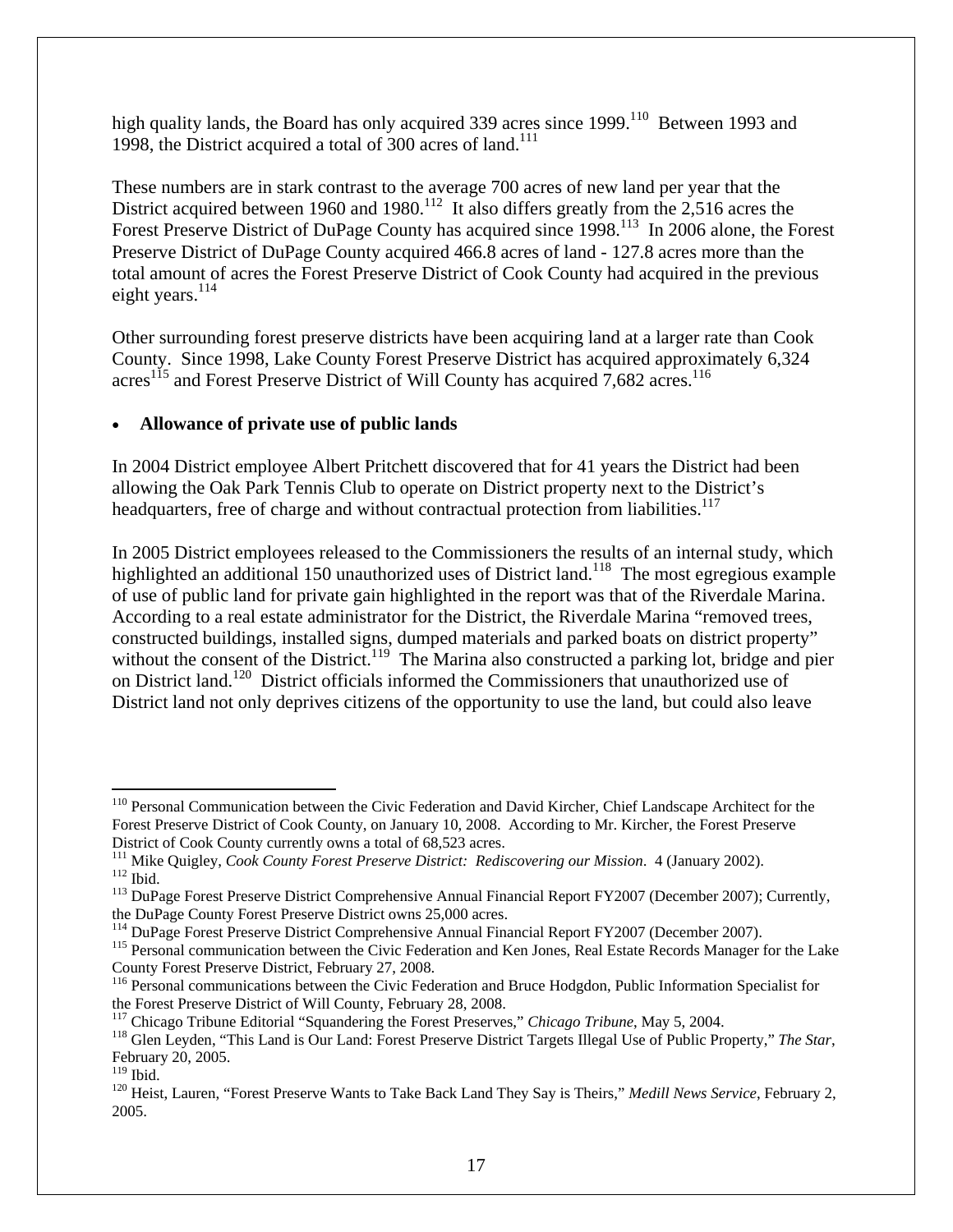taxpayers open to potential liability costs if someone got injured during unauthorized activities.<sup>121</sup>

The latter point is especially relevant in light of another unauthorized land use highlighted in the report: the use of District lands for baseball fields without operating organizations obtaining the requisite permits. The report discussed the use of District lands for little league games run by park districts, such as the Chicago Heights Park District, which built a baseball field on District land without any request or notification.<sup>122</sup> Furthermore, the Park District would lock the baseball fields to prevent other citizens from using them after the games.<sup>123</sup> A Forest Preserve District official noted that if a child was struck with a baseball on one of the unauthorized fields on District land, the District could be held liable for damages stemming from these injuries.<sup>124</sup>

The District's staff members were adamant in their desire to remove those who encroached on District land.<sup>125</sup> The public also weighed in on the discussion. A 2004 *Chicago Tribune* editorial stated, "In a metropolitan area where open space is dwindling, growing numbers of interests are seeking the use or ownership of forest preserve parcels."126 The editorial went on to say, "The granting of such special privileges is in direct violation of the purposes of the preserves, and of the law." $127$  Despite public outrage, not all Commissioners were initially in favor of evicting unauthorized users. Commissioner Joan Patricia Murphy explained that she was hesitant to remove certain people, specifically children and seniors, who have enjoyed using District lands in this manner for numerous years.<sup>128</sup>

## **PRECEDENT – FOREST PRESERVE DISTRICT OF DUPAGE COUNTY LEGISLATION AND EFFECTS**

Creating a separate board of commissioners for a forest preserve district is not a unique idea. Citing a conflict of interest, the Illinois General Assembly approved legislation in 1996 that authorized the creation of a separate board of commissioners for the Forest Preserve District of DuPage County while simultaneously reducing the size of the DuPage County board from 24 to 18 members.129 In 2002 DuPage County residents elected a separate board of commissioners for its Forest Preserve District, creating the first separate board for a forest preserve district in the state of Illinois.<sup>130</sup>

<sup>121</sup> Glen Leyden, "This Land is Our Land: Forest Preserve District Targets Illegal Use of Public Property," *The Star*, February 20, 2005.<br><sup>122</sup> Ibid.

<sup>123</sup> Ibid.<br><sup>124</sup> Ibid.<br><sup>125</sup> Heist, Lauren, "Forest Preserve Wants to Take Back Land They Say is Theirs," *Medill News Service*, February 2, 2005.<br><sup>126</sup> Editorial, "Squandering the Forest Preserves," *Chicago Tribune*, May 5, 2004.

<sup>127</sup> Ibid.<br><sup>126</sup> Glen Leyden, "This Land is Our Land: Forest Preserve District Targets Illegal Use of Public Property," *The Star*, February 20, 2005.

<sup>&</sup>lt;sup>129</sup> Downstate Forest Preserve District Act. 70 ILCS 805/3c (1997); "Legislature OKs County-Preserve Split," *Chicago Sun-Times*, May 10, 1996.<br><sup>130</sup> Dan Rozek, "Election Frenzy in DuPage Redistricting, New Forest Preserve Board Bring Out Many Hopefuls,"

*Chicago Sun-Times*, March 14, 2002.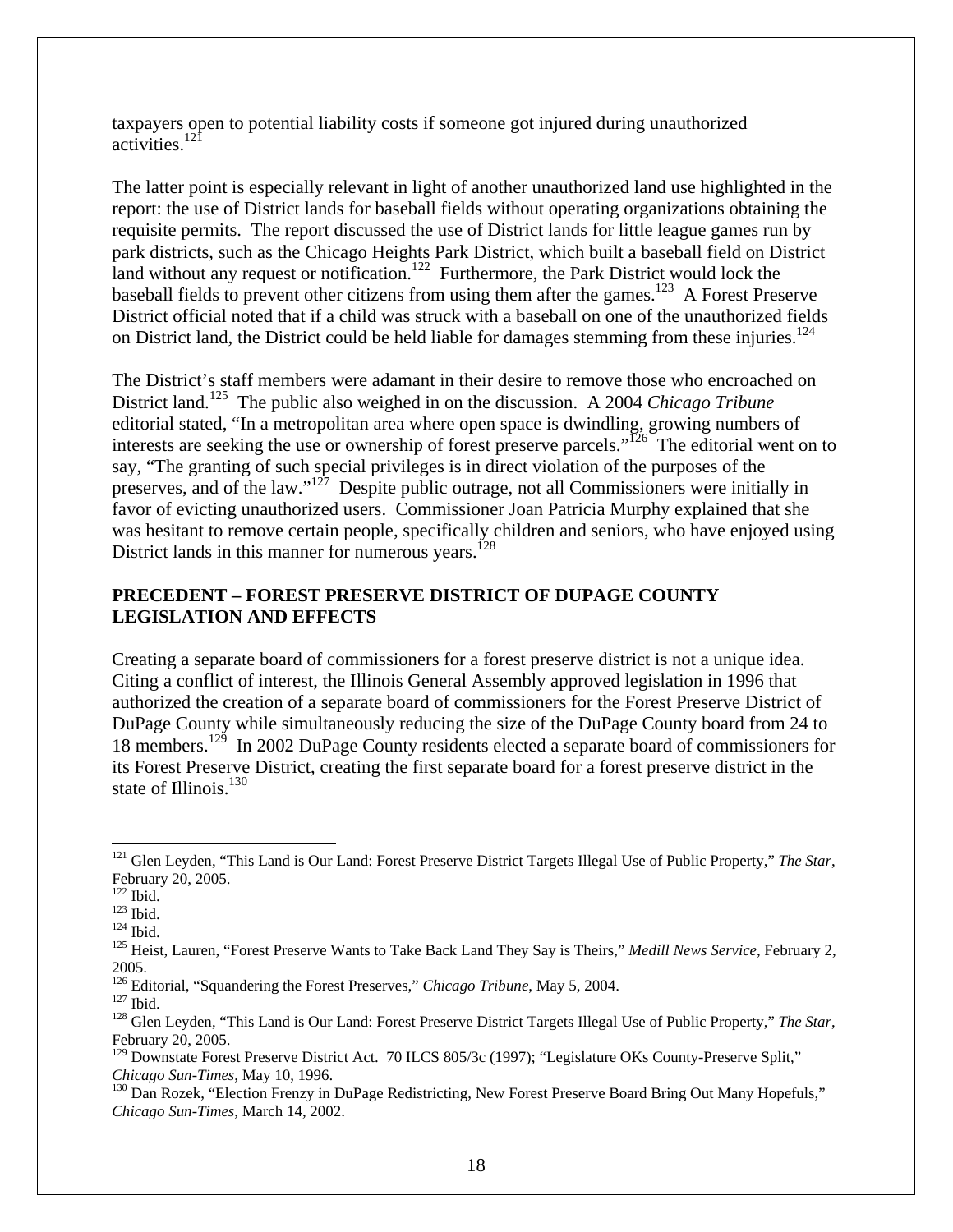The change to the Downstate Forest Preserve Act that created the new DuPage board provides for a separate board when the population of a county reaches  $800,000$ .<sup>131</sup> Will and Lake Counties will most likely reach that mark in the coming years.<sup>132</sup> Additionally, the state legislature cited the inherent conflicts of interest faced by DuPage Commissioners when deciding whether to create a separate board.<sup>133</sup> These situations also apply to Cook County, which has more than five million people and experiences similar conflicts. However, the Forest Preserve District of Cook County is governed by its own unique state legislation and would therefore require its own amendment to state law in order to establish a separate governing body.<sup>134</sup>

According to Forest Preserve District of DuPage County president D. "Dewey" Pierotti Jr., the benefits of creating a separate board for its district have far outweighed the costs.<sup>135</sup> Some of the benefits Mr. Pierotti cites include the elimination of "political" land acquisitions. Mr. Pierotti believes that land-acquisition decisions are now based upon the benefits to the Forest Preserve District as a whole. Mr. Bill Weidner, director of the Office of Public Affairs for the Forest Preserve District of DuPage County, notes that in the years since the separation of the board, requests for special uses of forest preserve landholdings have greatly diminished.<sup>136</sup> He attributes the decline to a board fully committed to protecting open space as opposed to one that also has to accommodate the planning needs of the county.

Both men cite the smaller size of the new board as a benefit. Mr. Pierotti believes having a smaller number of board members makes it easier for citizens of DuPage County to hold the board members accountable for their decisions. Mr. Weidner describes a difference in the District's operations as employees now report the value and purpose of each project to seven proponents of conservation versus to 24 elected officials of varied backgrounds and interests.

Mr. John "Ole" Oldenburg, the director of the Office of Natural Resources for the Forest Preserve District of DuPage County, echoes Mr. Pierotti and Mr. Weidner's praises for the separate board structure.  $137$  Mr. Oldenburg states that the District's previous board was so large that it required information to be dispersed through committees, on which various members served and attended related meetings. Currently, every board member attends both Planning and Commission meetings, which Mr. Oldenburg believes results in a more informed board. Mr. Oldenburg states that board members are now ambassadors for the District and are better able to advocate for specific policies that will benefit the forest preserves.

 $\overline{a}$ 

<sup>&</sup>lt;sup>131</sup> Downstate Forest Preserve District Act. 70 ILCS 805/3c (1997).<br><sup>132</sup> United States Census Data at *http://factfinder.census.gov/home/saff/main.html*?\_lang=en (last visited on March 12, 2008). According to the website, the 2006 total population estimate for Lake County is 713,076 and for Will County it is 668,217.<br><sup>133</sup> State of Illinois 89<sup>th</sup> General Assembly House of Representatives Debate Transcription, March 28, 1996.

<sup>&</sup>lt;sup>134</sup> The Forest Preserve District of Cook County is governed by the Cook County Forest Preserve District Act, 70 ILCS 810.

<sup>&</sup>lt;sup>135</sup> Personal communication between the Civic Federation and Mr. D. Dewey Pierotti, president of the Forest Preserve District of DuPage County, February 12, 2008.

<sup>&</sup>lt;sup>136</sup> Personal conversation between the Friends of the Forest Preserves and Mr. Bill Weidner, director of the Office of

Public Affairs for the Forest Preserve District of DuPage County, February 2008. 137 Personal communication between the Civic Federation and Mr. John "Ole" Oldenburg, director of the Office of Natural Resources for the Forest Preserve District of DuPage County, February 20, 2008.